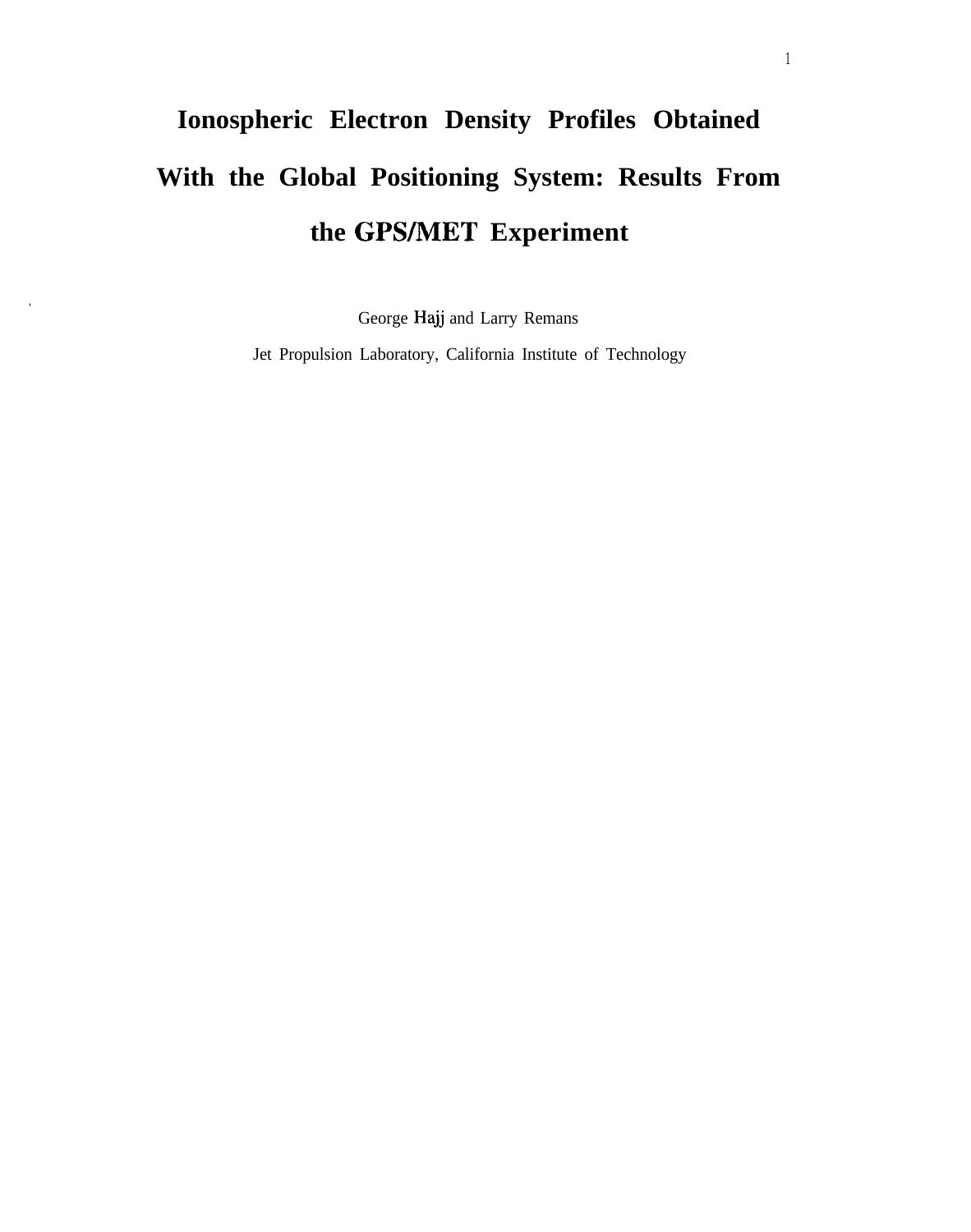#### ABSTRACT

The GPS/MET experiment, which placed a GPS receiver in a low-Earth orbit tracking GPS satellites setting behind the Earth's limb, has collected data from several thousands of occultations since its launch in April 1995. This experiment demonstrated for the first time the use of GPS in obtaining profiles of electron density and other geophysical variables such as temperature, pressure and water vapor in the lower atmosphere. This paper presents a set of ionospheric profiles obtained from GPWMET with the Abel inversion technique. The effects of the ionosphere on the GPS signal during occultation, such as bending and scintillation, are examined. Electron density profiles are obtained using the Abel inversion technique and compared to ones obtained from the Parametrized Ionospheric Model (PIM) and to ionosonde and incoherent scatter radar measurements. Statistical comparisons of  $N_mF_2$  values obtained from GPS/MET and ionosondes indicate that these two types of measurements agree to -20% (1 sigma).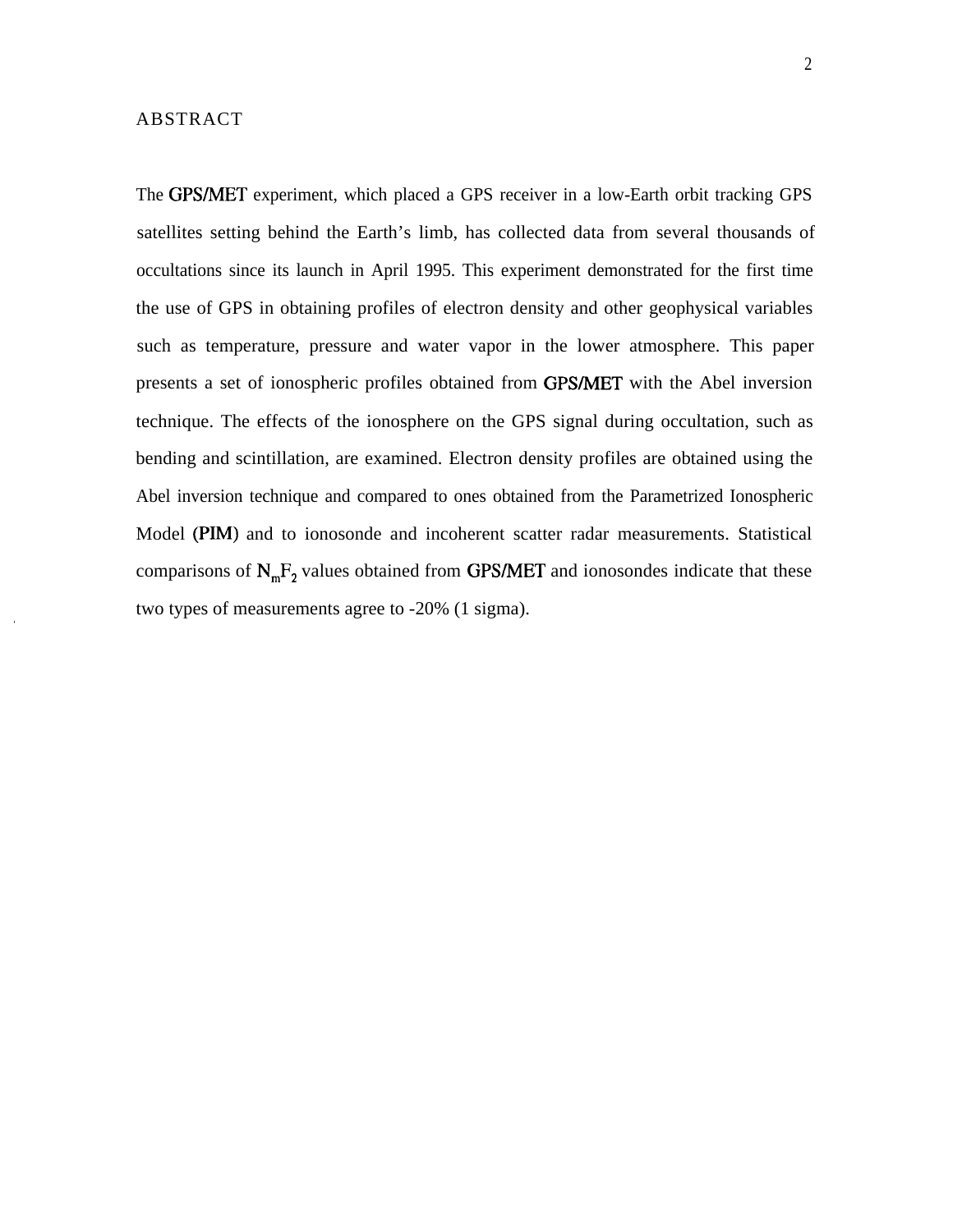#### 1. INTRODUCTION

In April, 1995, the GPS/MET (for GPS Meteorology) experiment placed a GPS receiver in a low-Earth orbit (LEO) tracking the global positioning system (GPS) satellites as they set behind the Earth's atmosphere. The basic concept of the GPS radio occultation technique is a simple one. When a signal transmitted by a GPS satellite and received by a LEO satellite passes through the Earth's atmosphere in a limb sounding geometry [Fig. 1], its phase and amplitude are affected in ways that are characteristic of the index of refraction of the medium along the path of propagation. By applying certain assumptions on the variability of the index of refraction of the propagating media (e.g. spherical symmetry in the locality of the occultation), phase change measurements between the transmitter and the receiver yield refractivity profiles in the ionosphere (-60-1000 km) and lower neutral atmosphere (0-60 km). The refractivity, in turn, yields electron density in the ionosphere, temperature and pressure in the neutral stratosphere and upper troposphere, and (with the aid of independent temperature data) water vapor density in the lower troposphere.

This method has been applied repeatedly in NASA's planetary occultation experiments [see e.g. Fjeldbo, 1971 and Tyler, 1987] and was inherited from the area of geological mapping of the Earth's interior. However, the application of the technique to sense the Earth's neutral atmosphere or ionosphere had to await the development of an infrastructure built for completely different purposes, namely, the set of 24 GPS satellites launched and maintained by the Department of Defense for the purpose of navigation. Once this set of satellites became operational, it became clear to some (e.g. Gurvich and Kasil'nikova [1987], Yunck et al. [1988]) that placing one receiver in LEO, with a full 360° field of view of the Earth's limb, will provide about 500 globally distributed occultations daily at a very low cost. This concept was tested for the first time with the GPS/MET experiment, managed by the University Corporation for Atmospheric Research (UCAR) [Ware et al., 1996], consisting of a 2 kg GPS receiver piggybacked on the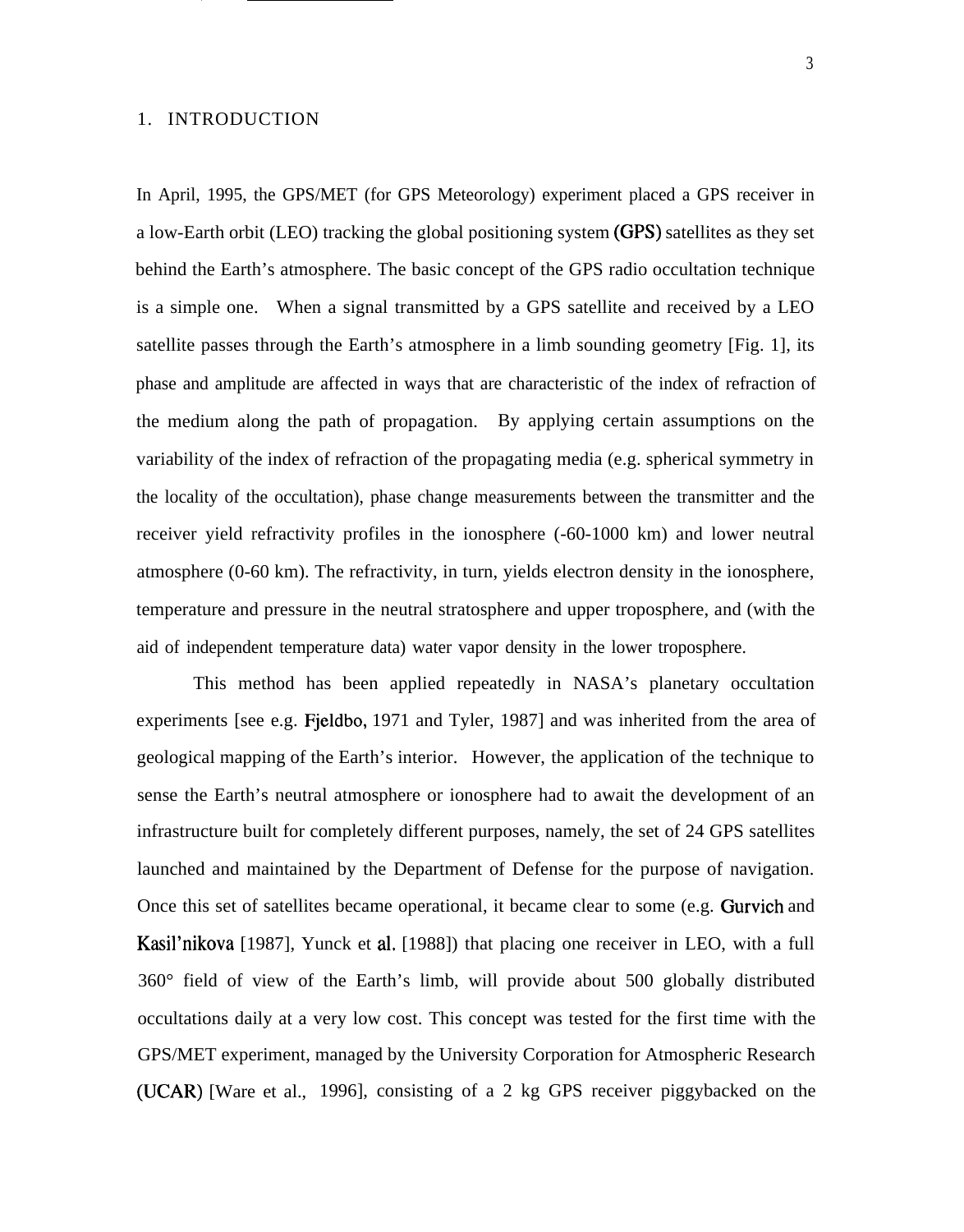MicroLab I satellite having a circular orbit of 740 km altitude and 70° inclination. The GPS receiver is a space qualified TurboRogue [Meehan et al., 1992] capable of tracking up to 8 GPS satellites simultaneously at both frequencies transmitted by GPS. Due to the limited field of view of the GPS receiver's antenna and the onboard memory of the satellite, the GPS/MET collects anywhere between 100-200 globally distributed occultations daily. Since the start of the GPS/MET experiment in April of 1995, tens of thousands of occultations have been recorded by GPS/MET, providing a very rich data set to study the ionosphere and the lower neutral atmosphere.

Due to the abundance of neutral atmospheric data from radiosondes and the existence of accurate numerical weather models, several studies that examine the accuracies of temperature and pressure profiles obtain from GPSIMET have been published. For example, Kursinski et al. (1996) and Ware et al. (1996) demonstrated that GPS/MET temperature profiles are accurate to better than 1-2 K between -5-30 altitudes, while Leroy (1997) showed that geopotential heights of pressure levels in the same region are accurate to better than 20 meters. In the ionosphere, on the other hand, due to the sparsity of data, comparisons have been somewhat limited. In order to assess the accuracy of ionospheric electron densities derived from GPS occultations, several investigators have performed simulated experiments where synthetic data based on ionospheric models have been created and then inverted (see e.g. Hajj et al., 1994;  $H\beta$ eg et al., 1995; Decker et al., 1996; Leitinger et al. 1997). Those studies suggested several possible ways of inverting TEC data obtained from GPS occultations starting from the simplest approach of assuming a spherically symmetric medium and solving for an electron density profile for each occultation (e.g. Abel inversion approach presented below), to combining different occultations along with ground data to obtain 2-D or 3-D images of the ionosphere (tomographic inversions). While it is obvious that the assumption of spherical symmetry in the ionosphere is never an accurate one, the Abel inversion approach serves well as a starting point to understand some of the unique features associated with GPS occultation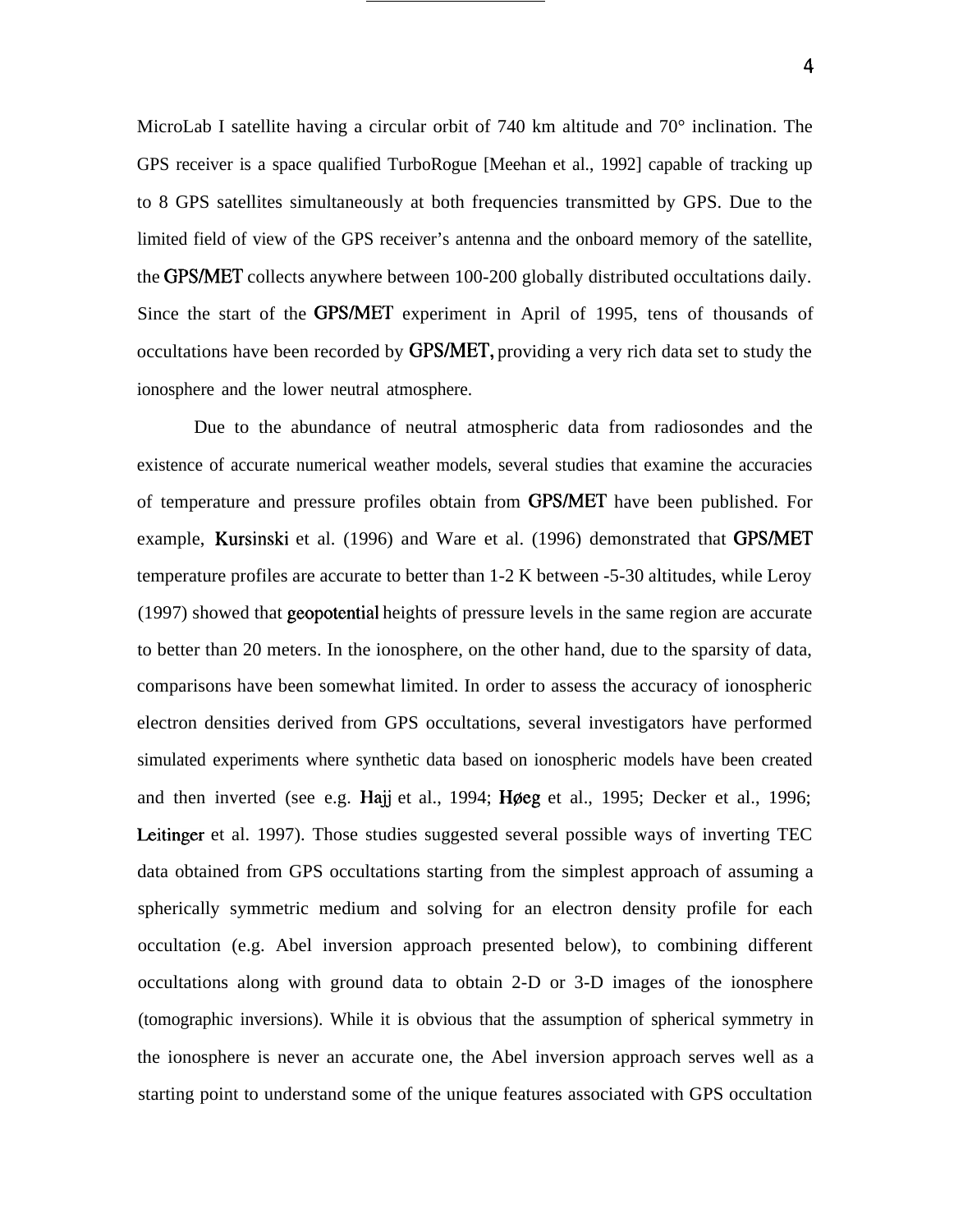data. The purpose of this paper is to examine some of these features and to estimate the accuracy of retrieved electron density profiles obtained with the Abel inversion by comparing to other independent measurements such as incoherent scatter radar and ionosondes. The accuracy obtained with this approach will be a lower bound on what can be achieved with more elaborate inversion methods.

The outline of the paper is as follows. Section two will briefly explain the Abel inversion technique as applicable to the ionosphere. Section three will examine some of the effects of the ionosphere on occulting signals, including bending and scintillation. Section four will present some results of electron density profiles, the coverage obtained with GPS/MET, and some comparisons to ionospheric models and to ionospheric measurements from incoherent scatter radars and ionosondes. Some conclusions are discussed in section five.

# 2. RADIO OCCULTATION TECHNIQUE—THE ABEL INVERSION

The basic observable for each occultation is the phase change between the transmitter and the receiver as the signal propagates through the ionosphere and the neutral atmosphere [Fig. 1]. A GPS phase measurement can be modeled as

$$
\Phi = p + B^{trans} - B^{rec} + \Delta^{neutral} + \Delta^{iono} + b \tag{1}
$$

where  $p$  is the geometrical range,  $B<sup>trans</sup>$  and  $B<sup>rec</sup>$  are clock biases for the transmitter and the receiver, respectively,  $\Delta^{neutral}$  and  $\Delta^{ion}$  are the delays due to the neutral atmosphere and the ionosphere, and *b* is a phase ambiguity. In addition to the occulting GPS and LEO satellites, other measurements, taken from a network of ground receivers tracking GPS and from the LEO tracking other GPS satellites, are used to obtain precise orbit and clock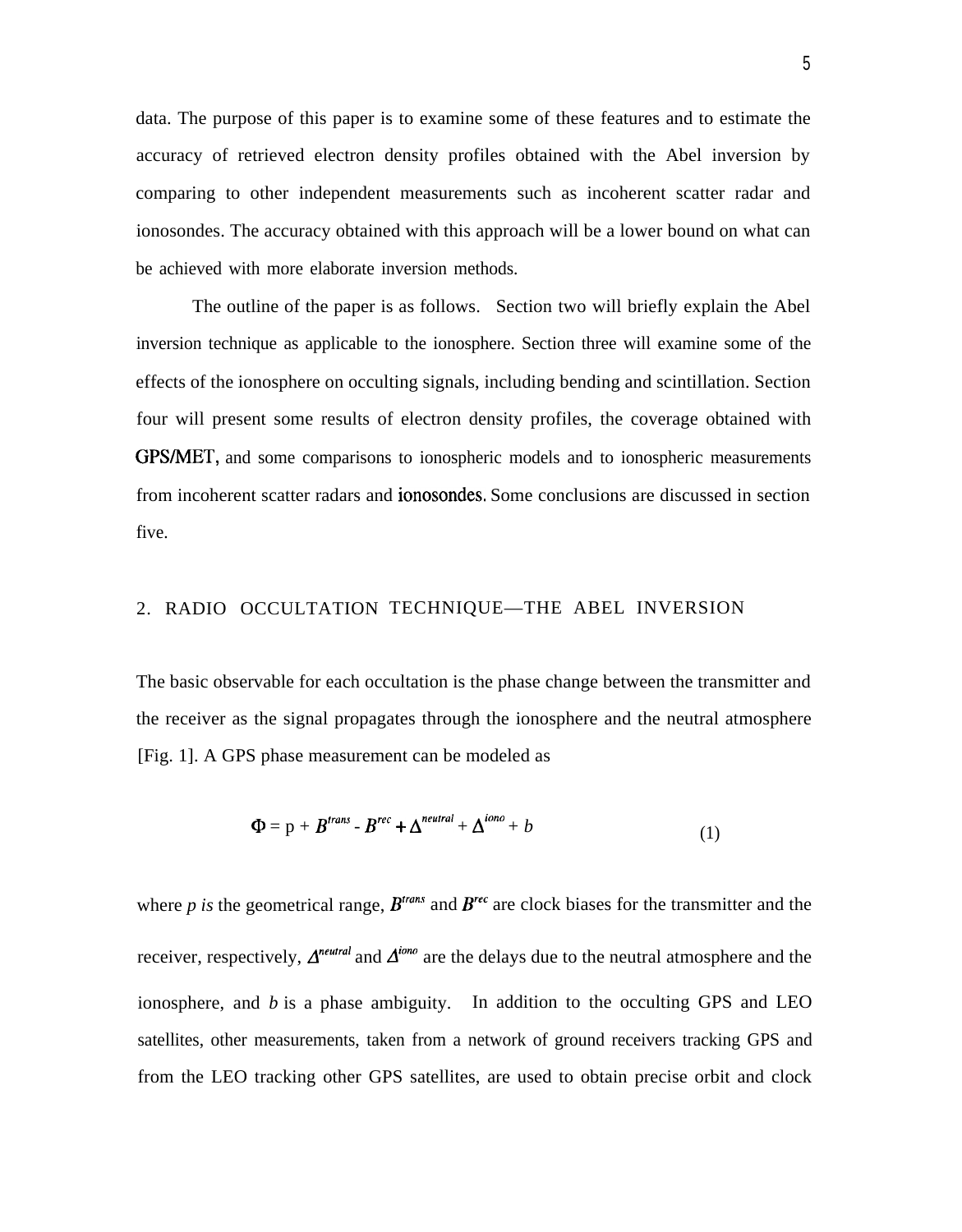solutions of the satellites. The details of how the GPS/MET signal is calibrated in order to isolate the atmospheric effects on the occulting signals are given elsewhere [Hajj et al., 1995]. Here it suffices to say that through the calibration process the sum of the neutral and the ionospheric delays is isolated (up to a constant). For the occulting link going through the ionosphere, the neutral delay is negligible. This extra phase change induced by the medium is then differentiated (after proper smoothing) to obtain the extra Doppler shift induced by the medium. This extra Doppler shift can be used to derive the bending of the signal, et, as a function of the asymptote miss distance, *a,* [Fig. 1] by assuming a spherically symmetric atmosphere in the locality of the occultation; the relationship between the direction of the signal's propagation and the extra Doppler shift, *Af, is* then given by

$$
\Delta f = \frac{f}{c} \left[ \vec{v}_t \cdot \hat{k}_t - \vec{v}_r \cdot \hat{k}_r - (\vec{v}_t - \vec{v}_r) \cdot \hat{k} \right],\tag{2}
$$

where f is the operating frequency, c is the speed of light,  $\vec{v}$  and  $\vec{v}$ , are the transmitter and receiver velocity respectively,  $\hat{k}_t$  and  $\hat{k}_r$  are the unit vectors in the direction of the transmitted and received signal respectively, and  $\hat{k}$  is the unit vector in the direction of the straight line connecting the transmitter to the receiver. Assuming spherical symmetry introduces the extra constraint

$$
a = n(\hat{r}_i) \left| \hat{r}_i \times \hat{k}_i \right| = n(\hat{r}_i) \left| \hat{r}_i \times \hat{k}_i \right| \tag{3}
$$

where  $\hat{r}_t$  and  $\hat{r}_r$  are the coordinates of the transmitter and the receiver respectively, and n is the index of refraction at the specified coordinate. Eqs. (2) and (3) can be solved simultaneously in order to estimate the total atmospheric bending. Solving these two equations ideally requires knowledge of  $n$  at the satellites locations; however, in an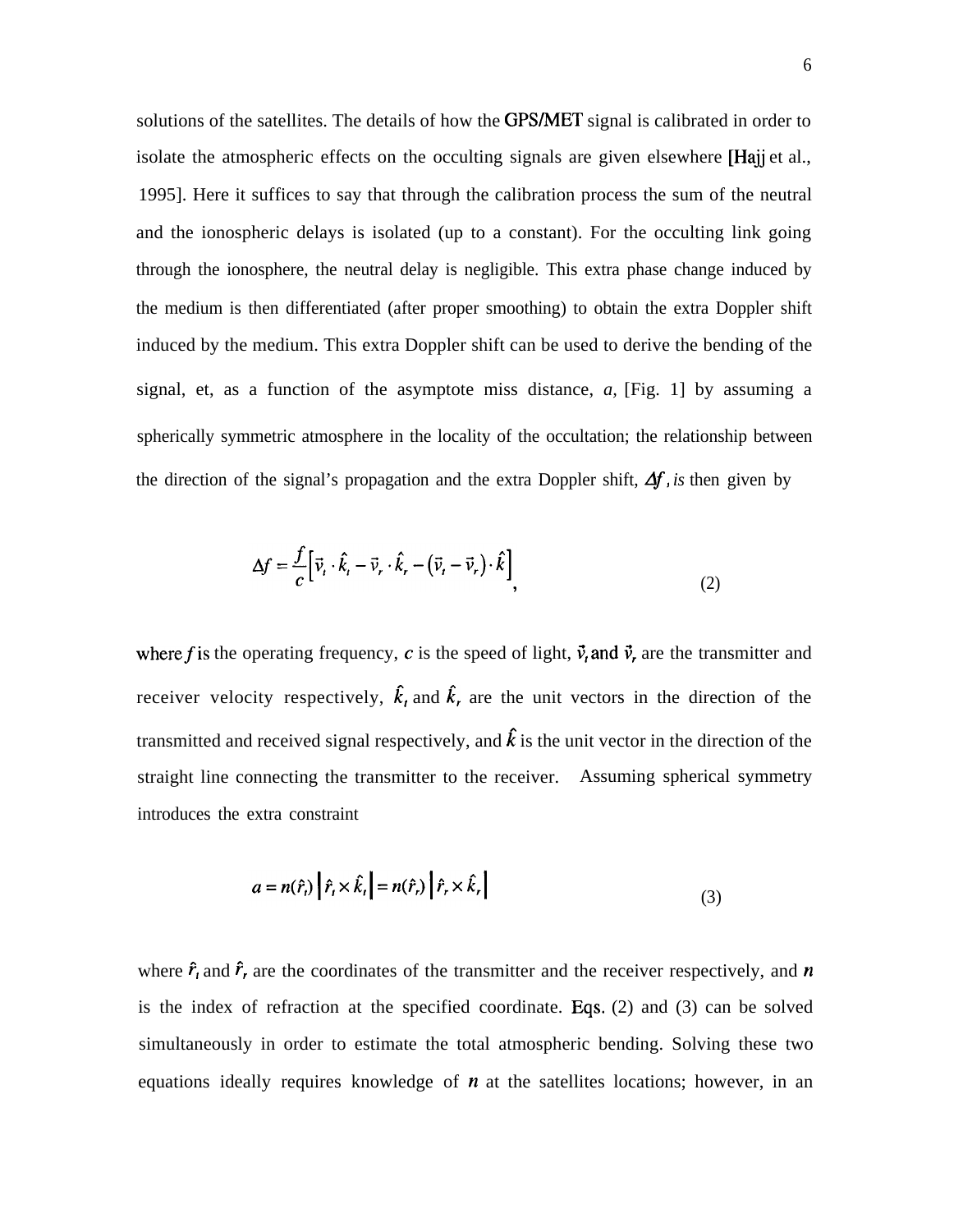appendix we estimate that by setting  $n=1$  at the transmitter or the receiver (when *the* receiver is at reasonably high altitude, such as the case for the GPS/MET experiment), the solved-for ionospheric bending and the corresponding electron density are overestimated by no more than 0.5% of their true values. We proceed therefore by setting  $n(\hat{r}_r) = n(\hat{r}_r) = 1$ .

The spherical symmetry assumption can also be used to relate the signal's bending to the medium's index of refraction,  $n$ , via the relation [Born and Wolf, 1980, page 123]:

$$
\alpha(a) = -2a \int_{a}^{a} \frac{1}{\sqrt{a'^{2}-a^{2}}} \frac{\dim(n)}{da'} da', \qquad (4)
$$

where  $a = nr$  and r is the radius of the tangent point [Fig. 1]. This integral equation can then be inverted by using an Abel integral transform given by [see e.g. Tricomi, 1985, page 39]

$$
\ln(n(a)) = -\frac{1}{\pi} \int_{a}^{\infty} \frac{\alpha(a')}{\sqrt{a'^2 - a^2}} da' \tag{5a}
$$

The upper limit of the integral in Eq. (5) requires knowledge of the bending as a function of *a* all the way up to the top of the ionosphere. The GPS is above most of the ionosphere; however, this is not true of the GPS/MET instrument, at 7110 km radius (740 km altitude). In order to obtain  $\alpha(a)$  for  $a > 7110$ , an exponential extrapolation  $\alpha(a)$  based on information from  $a < 7110$  is used. In order to avoid dealing with the singularity at the lower bowndary of the integral, Eq. (5a) is rewritten as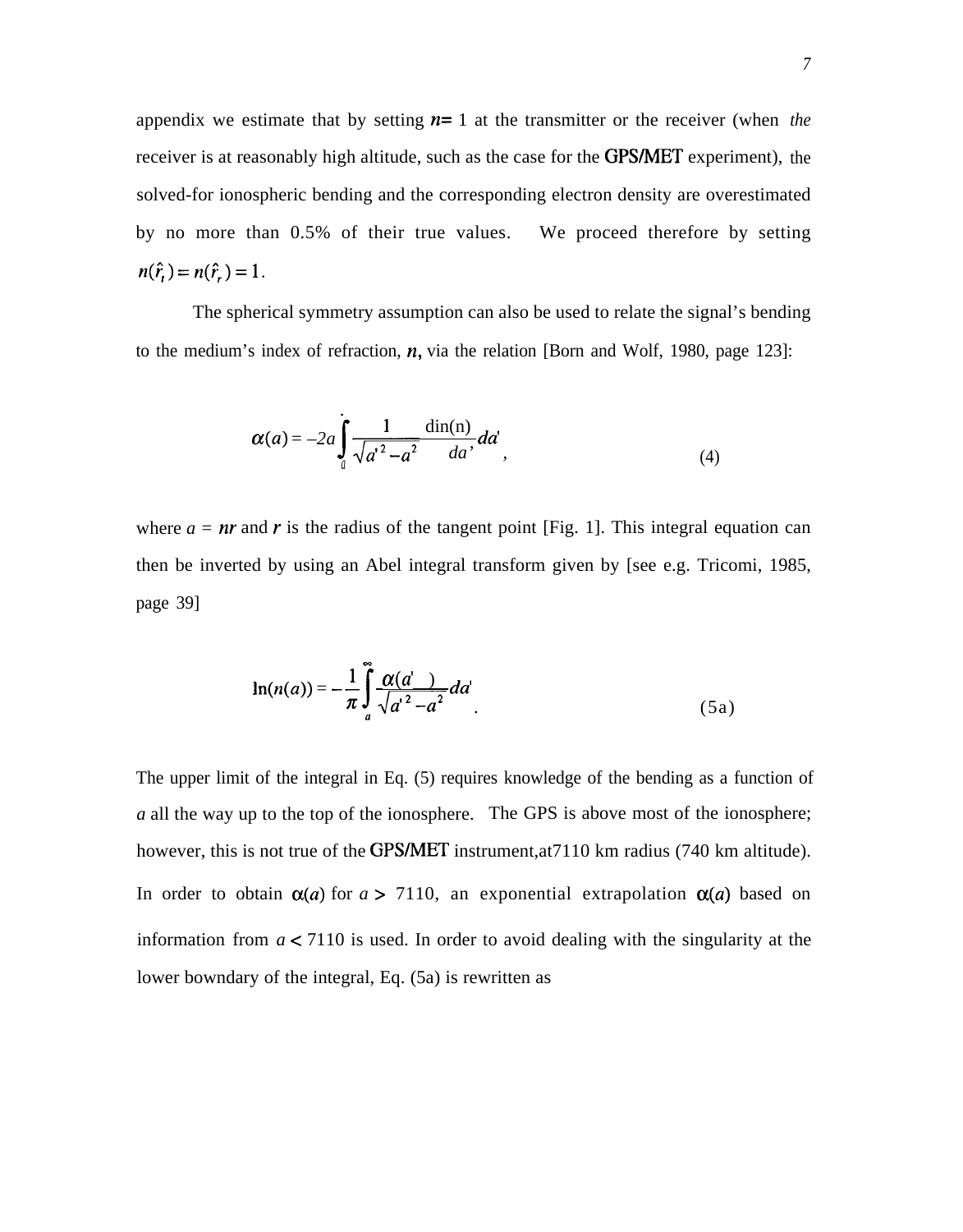$$
\ln(n(a)) = -\frac{1}{\pi} \alpha(a_{int}) \ln \left( a_{int} + \sqrt{a_{int}^2 - a^2} \right) - \alpha(a) \ln(a) - \int_{a}^{a_{int}} \ln \left( a'^2 + \sqrt{a'^2 - a^2} \right) \frac{d\alpha(a')}{da'} da' \Bigg|
$$

$$
- \frac{1}{\pi} \int_{a_{int}} \frac{\alpha(a')}{\sqrt{a'^2 - a^2}} da' \tag{5.b}
$$

where  $a_{\text{int}}$  is an intermediate value between *a* and co and is normally chosen to be slightly larger than *a.* The terms in bracket on the right hand side of Eq. (5.b) are the result of integration by parts.

In the ionosphere, the index of refraction is related to electron density via

$$
n = 1 - 40.3 \times \frac{n_e}{f^2}
$$
 (6)

where  $n<sub>e</sub>$  is the electron density in  $m<sup>-3</sup>$  and f is the operating frequency in Hz. Eqs. (2)-(6) constitute the essence of the radio occultation profiling technique as it applies to the ionosphere. In the next two sections we will examine bending and electron density profiles derived with this technique.

# 3. IONOSPHERIC BENDING AND SCINTILLATION OF GPS OCCULTING SIGNALS

Data examined in this section were taken on May 4-5, 1995. During this period (and for much of the GPS/MET experiment) the L1 and L2 phase measurements for the occulting link were recorded once every 10 seconds when the tangent point was above -120 km altitude, and once every 20 msec (50 Hz rate) when the tangent point was below that height. This is because the GPS/MET experiment's primary goal is to sense the lower neutral atmosphere. Therefore, results presented in this and the next section will reflect a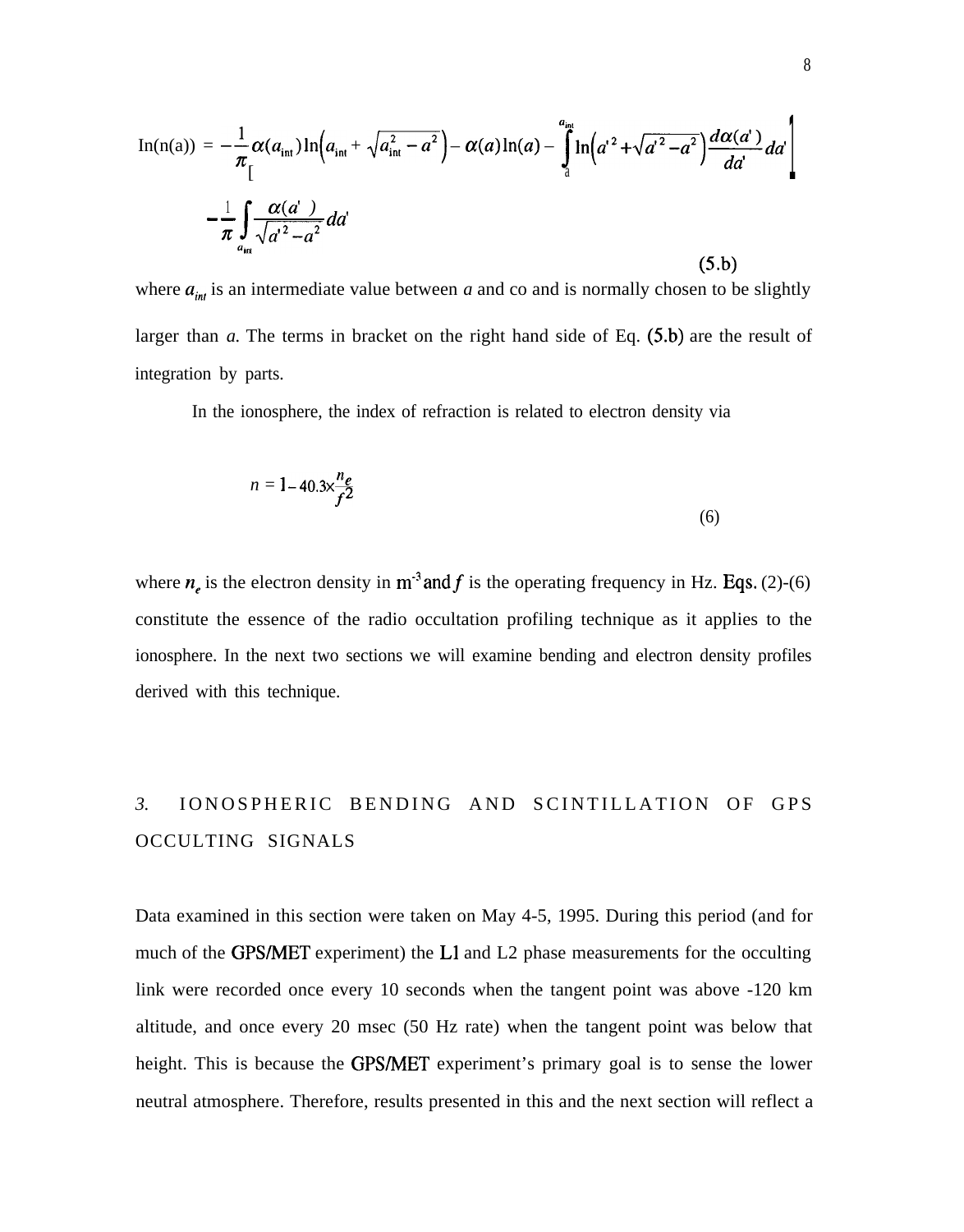rather coarse vertical resolution  $(-20-30 \text{ km})$  above  $\sim 120 \text{ km}$  and a much finer vertical resolution (of order 1,5 km, corresponding to l/2-second smoothing in the processing) below -120 km altitude.

Based on Snell's law, the bending of the signal locally is in the direction of the refractivity gradient, In a general and approximate sense, the gradient of refractivity in the ionosphere is pointing upward above the F2 peak and downward below that peak. Therefore, the GPS signals will generally bend upward and downward above and below the F2 peak respectively. Examining the bending of the GPS L1 signal for 61 GPS/MET occultations that took place on May 4, 1995, we observe the following features [Fig. 2]: 1-The bending varies about two orders of magnitude between 0.0001-0.01 degrees (cannot be seen from the scale of Fig. 2) depending on local time and geographical location of the occultation. Since 1995 falls near a solar-minimum condition, the largest bending of figure 2 can be an order of magnitude smaller than the corresponding solar-maximum condition, 2-The highest peak in bending, which is associated with the F2 peak, varies in height between -250-400 km, consistent with F2 peak heights at different latitudes and local times.

3-With negative bending defined to be toward the earth, the signal bends away from (toward) the Earth above (below) well defined peaks in the ionosphere such as the F2 and the E peaks. Since the bending of the signal depends on the gradient of the refractivity (which is vertical, to first order), one expects to see a change of sign in the bending as the tangent point samples through a peak.

4-Very sharp variations of bending are associated with sporadic E layers. The largest absolute bending for this particular day is -0.03 degrees, which corresponds to the signal just descending below a sporadic E-layer. The fact that the bending induced by the sporadic E is larger than that of the F2 is due to the very short scale height associated with the sporadic E-layer, which makes the refractivity gradient largest there.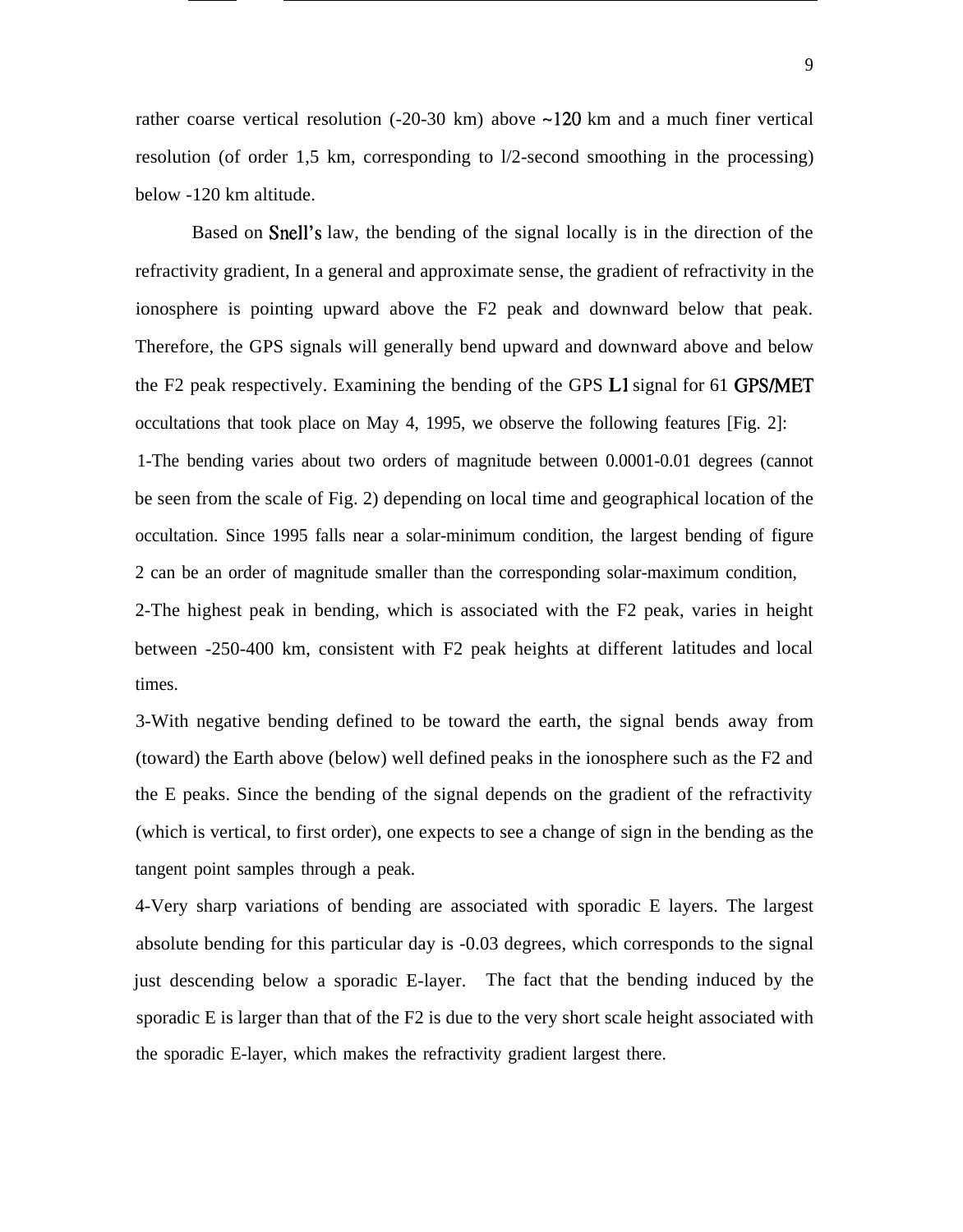5-The tails at the bottom end of all these curves start to grow in magnitude due to the neutral atmospheric bending which dominates below about 50 km altitude.

The most striking feature of these data is how sharp the signature is around the E- (or sporadic E-) layer. Even though determination of the magnitude of the E-peak electron density might be obscured due to the overlaying layers and the assumption of spherical symmetry, the height of sharp E-layer appears to be reasonably well determined. However, no strong conclusion can be drawn on the accuracy of these heights without further analysis and simulation accounting for the E-layer variability being frequently quite regional and the effect of spherical symmetry assumption on the retrieval.

Bending for the L2 signal is a factor of  $1.65$  (=  $(154/120)$ ), the square of the ratio of L1 to L2 frequencies) larger than for L1 (see Eq.  $(6)$ ). This dispersive nature of the ionosphere causes the L1 and L2 signals to travel slightly different paths and therefore sample different regions (as indicated by the solid and dashed lines in Fig. 1). This causes the tangent points of the two links to be at different heights in the atmosphere at a specific time. With the Abel inversion technique, the electron density profile and the height of the tangent point at a particular instant during the occultation can be solved for. Fig. 3 shows an example of an electron density retrieval obtained from GPS/MET for an occultation taking place near -6N latitude and 228E longitude around 20:04 UT of May 4, 1995 (the corresponding local time is 11:01). Also shown on the figure is the separation between the L1 and L2 tangent points as a function of altitude. In the neighborhood of the F2 peak, the relative position of the two signals change due to changing direction of bending. Above the F2 peak, since the bending is generally upward, the L2 tangent point will always be lower than the L1 tangent point The situation reverses when the signal tangent point is below the F2 peak. For this particular profile, the maximum separation is of order 300 meters; this scales linearly with the amount of bending a signal experiences. Therefore, one can expect separations that are two orders of magnitude smaller (as seen with the bending) or one order of magnitude larger during solar-max day-time. A large separation of the two signals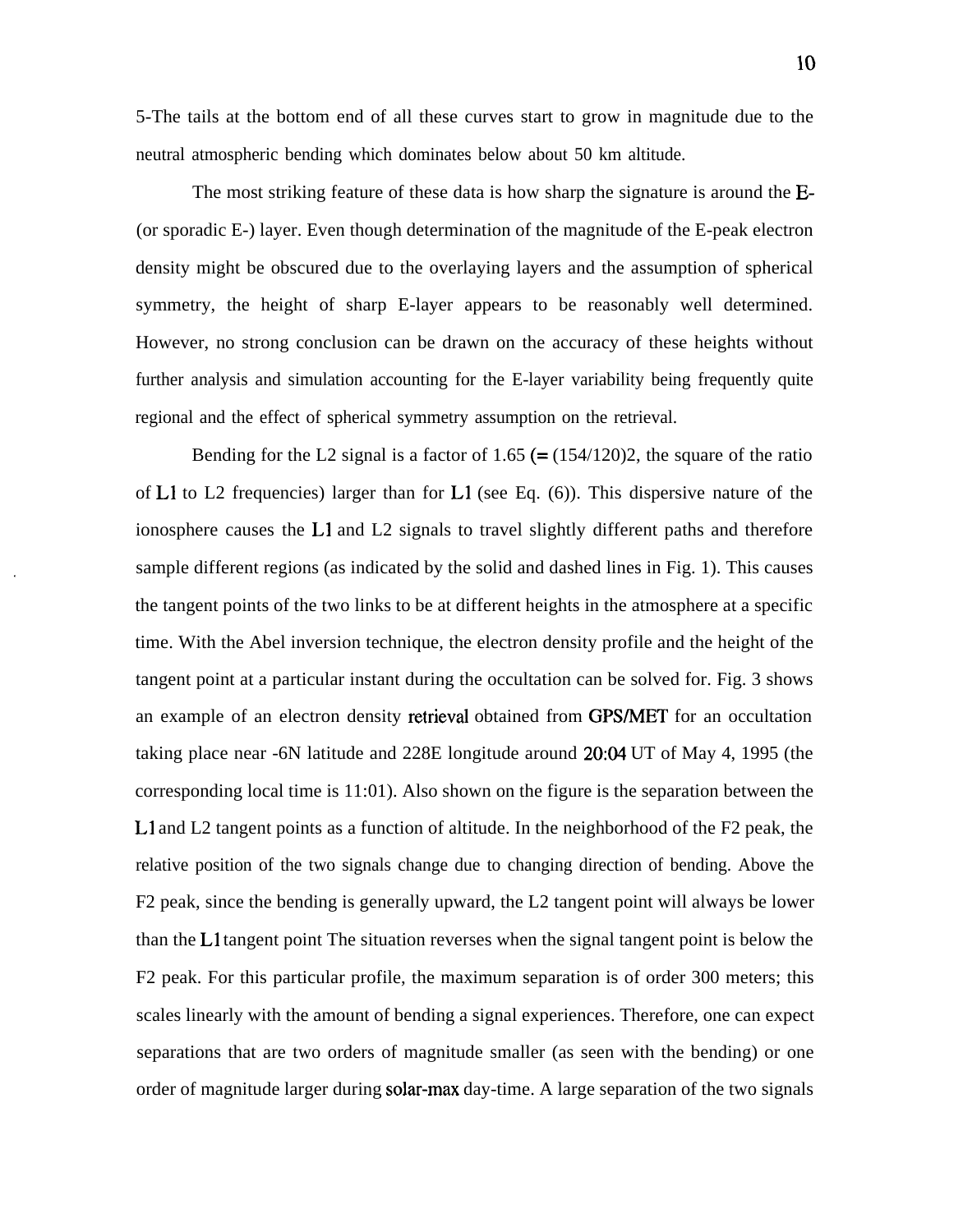can be a limiting error for neutral atmospheric retrievals at altitudes above -40 km [Kursinski et al., 1997] unless higher order corrections are applied to calibrate for the ionosphere.

We now turn our attention to some amplitude data obtained from GPS/MET. Fig. 4 shows the flight receiver signal-to-noise ratio of the L1 and L2 signals for four different occultations, where time  $=$  O corresponds to the start of high-rate data at about 120 km altitude for each occultation. The gradual decrease of SNR starting at about 30-40 seconds is due to significant atmospheric bending starting at about the tropopause. As the signal approaches the surface, it bends significantly (up to - 10), defocuses and finally disappears. Nearly half of the occultation displays a smooth steady SNR while the signal is in the ionosphere. Figure 4.d is an example of such smooth SNR. However, a good fraction of them (see Fig. 4a, b and c) show one or several sharp changes in SNR which can be attributed to sharp layers (e.g. sporadic E) at the bottom of the ionosphere. That these scintillations are caused by the ionosphere and not the neutral atmosphere can be seen from the fact that the L2 SNR fluctuation is larger than that of L 1, consistent with its lower carrier frequency.

The electron density profiles obtained with the Abel inversion corresponding to the occultations of Fig. 4 are shown in Fig. 5. Fig. 5a, b and c respectively show one, several and two sharp layers at the bottom of the ionosphere.

#### 4. OCCULTATION COVERAGE AND ELECTRON DENSITY PROFILING

As mentioned above, due to the antenna field-of-view  $(\pm 30^{\circ})$  and memory limitations on board the satellite, only 100-200 occultations per day are collected from the GPS/MET. The coverage obtained during 20 days of the mission (April 24 and 25, May 3 and 4, June 21-24 and 27-30, July 1-7 of 1995) is shown in Fig. 6a, where each occultation is represented by one point (average location of geographic latitude and longitude of the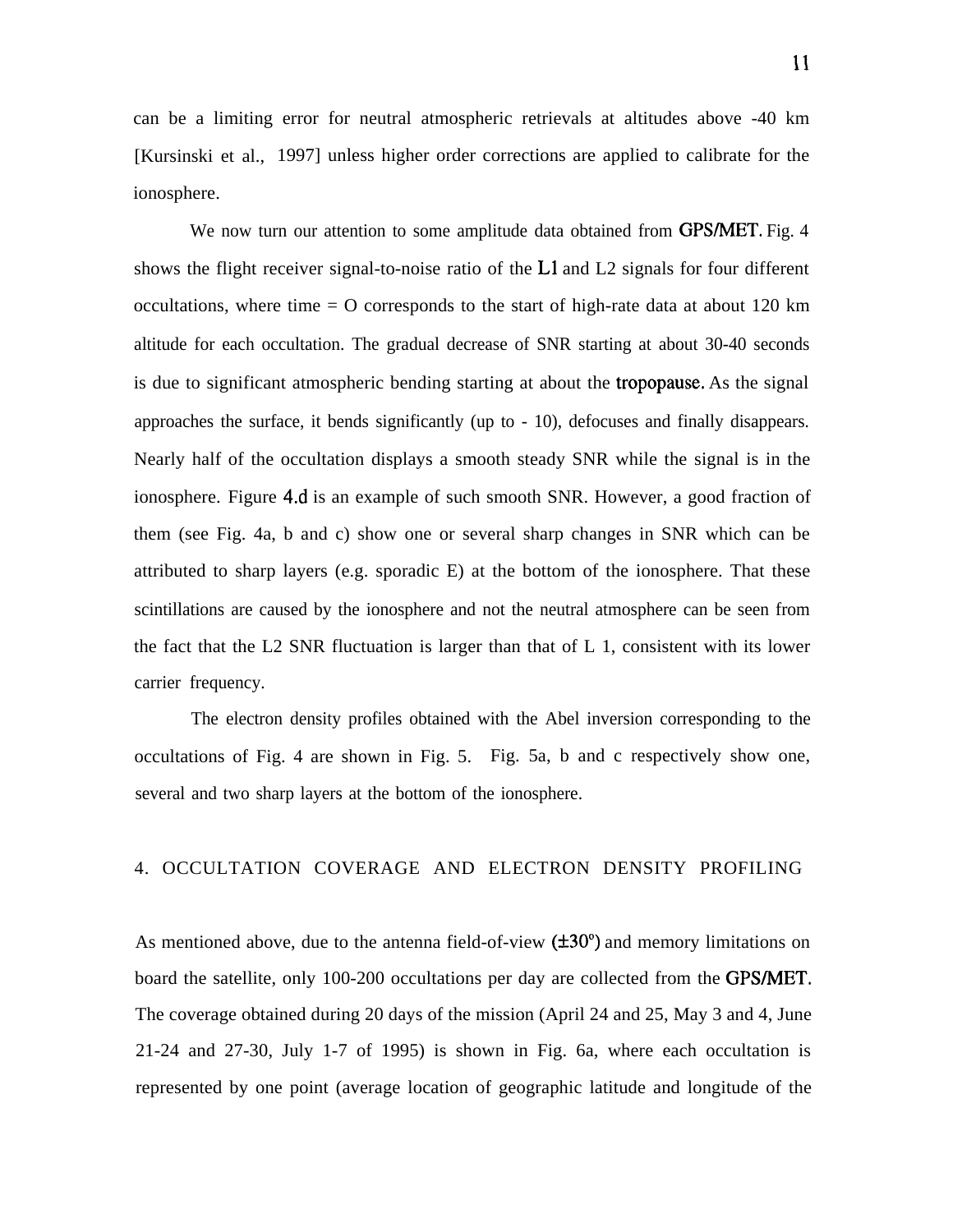occultation tangent point). By contrast, the GPS/MET coverage for one day in sun-fixed coordinate is shown in Fig. 6.b where each line corresponds to one occultation intersecting the ionospheric shell between 100-400 km altitude.

Since the coverage In Fig. 6.b is shown as a function of sun-fixed longitude (O sun-fixed longitude corresponds to noon local time), and the occultations are scattered along the LEO orbit, the occultations are concentrated along the ground track of the GPWMET satellite. At mid- and low-latitude the LEO samples the ionosphere at about the same latitude and local time for every revolution of the LEO orbit, This local time will precess slowly with the precession of the LEO orbit. For GPSIMET, it takes 110 days for a full precession of the satellite; therefore, it takes half of this period to sample the Earth at all local times for mid- and low-latitude. On the other hand, at high latitude, the same 12 hour period is sampled for a given hemisphere (e.g. in Fig. 6.b the northern hemisphere is always sampled between noon and midnight local time whereas the southern hemisphere is sampled between midnight and noon local time). It takes half of the precession period to reverse the sampling geometry.

The width of the spread of occultations around the LEO track is determined by the width of the field-of-view of the receiving antenna and the distance to the limb. For a 740 km altitude satellite (such as GPS/MET) the limb is about 3000 km away from the satellite. This implies that the tangent point of an occultation falls within a 3000 km radius from the satellite trajectory during that occultation, setting an upper limit on the width of the spread of occultations around the LEO track to be  $~\text{+}27$  equatorial degrees.

The reoccurrence of occultations at nearby local times and latitudes is illustrated by showing the retrievals of four equatorial occultations appearing at consecutive orbital revolutions, each taking place near noon local time. (These four occultations cross the circle in the middle of Fig. 6. b.) The electron density retrievals for these four occultations (using the Abel inversion) are shown in Fig. 7a.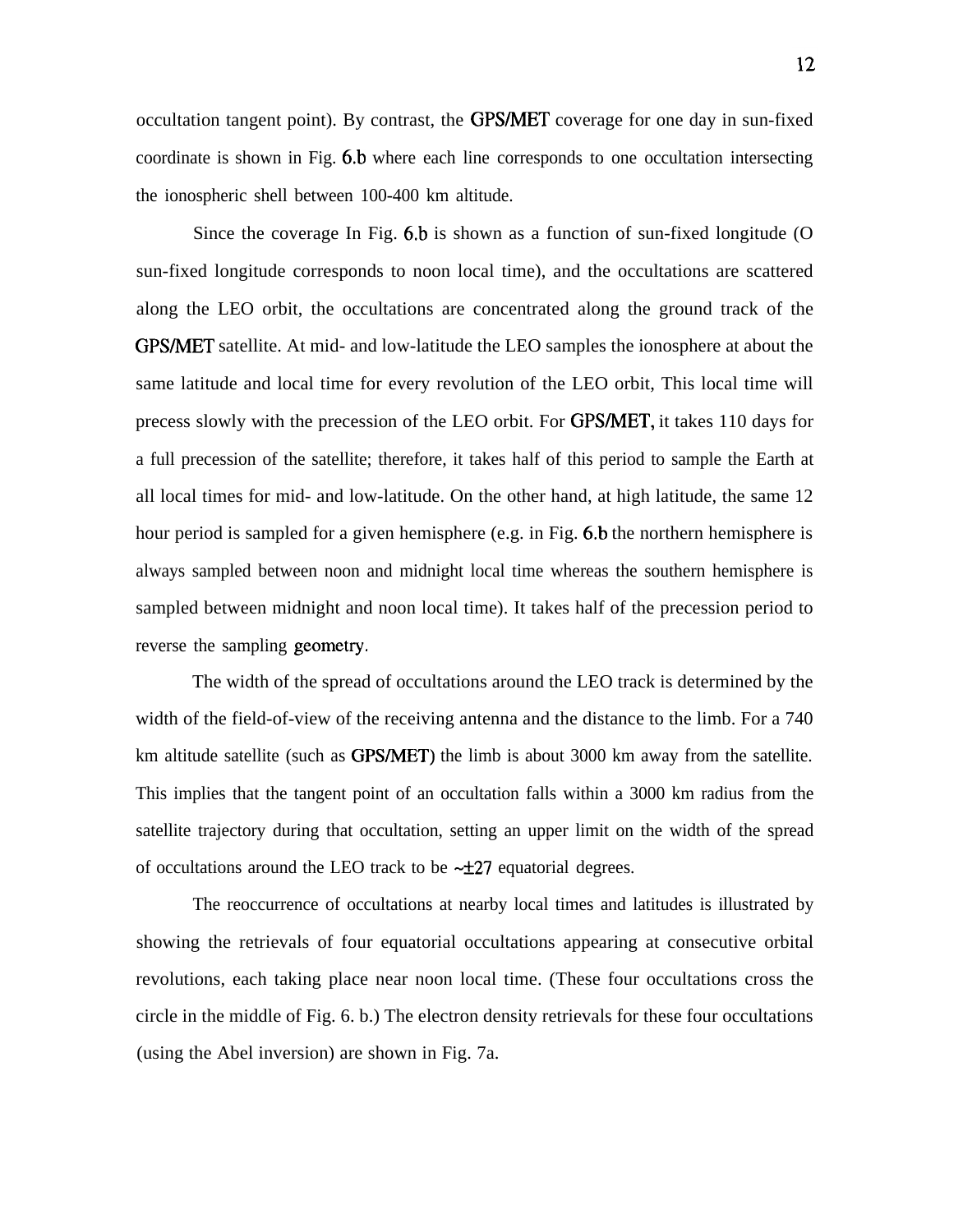For comparisons, profiles obtained from the Ionospheric Parametrized Model (PIM) [Daniell et al., 1995] derived with input parameters suitable for the same day are also shown. Some of the main features to observe are: (1) the ability to observe the E-,  $F1$ - and F2-layers that are characteristic of mid- and low-latitude day-time ionosphere. (2) The ability to observe the evolution of the ionosphere at the same local time and latitude every -100 minutes (the GPWMET orbital period) for mid- and low-latitude occultations. (3) Except for the far-left profile shown in 7a, the PIM reproduces F2 peak densities and heights that are in reasonable agreement with the GPS/MET retrieval. (4) Comparisons with the PIM is generally better below the F2-peak than at the top-side. (5) The ability of both the model and the retrievals to reproduce the sharp bottom of the ionosphere. Other examples of GPS/MET retrieved profiles are shown for high latitude between dusk and midnight local time in Fig. 7.b. We note the low F2-peak height, the near disappearance of the F1-peak, and the very low peak density near midnight local time (far-right in Fig. 7 b). In contrast to the equatorial profiles the comparison with the PIM model appears to be more favorable at the top-side than below the F2-peak,

#### *Comparisons of GPS/MET profiles to ISR and ionosonde*

In order to assess the accuracy of the GPS/MET retrievals, coincidences of other types of data such as ionosondes or incoherent scatter radar (ISR) with GPS/MET occultations have been examined, Fig. 8 .a shows a GPS/MET profile obtain on May 5, 1995, at about 0320 UT, with tangent points coordinates about 41 .9N and 282.3E (the tangent points for this occultation drifted between 40-43.8N and 281. 1-283.6E during the 4 minutes of the occultation). On the same figure are two ISR measurements of electron density obtained with a 640 microsecond pulse mode at about the same time and 20 minutes after the occultation. In Fig. 8.b the same GPS/MET profile is compared to an ISR profile obtained with a 320 microsecond pulse mode about 20 minutes after the occultation. Millstone Hill is located at 42.6N and 288.5E, which is about 6° east of the occultation location, The general agreement is fairly good, Discrepancies between the ISR and the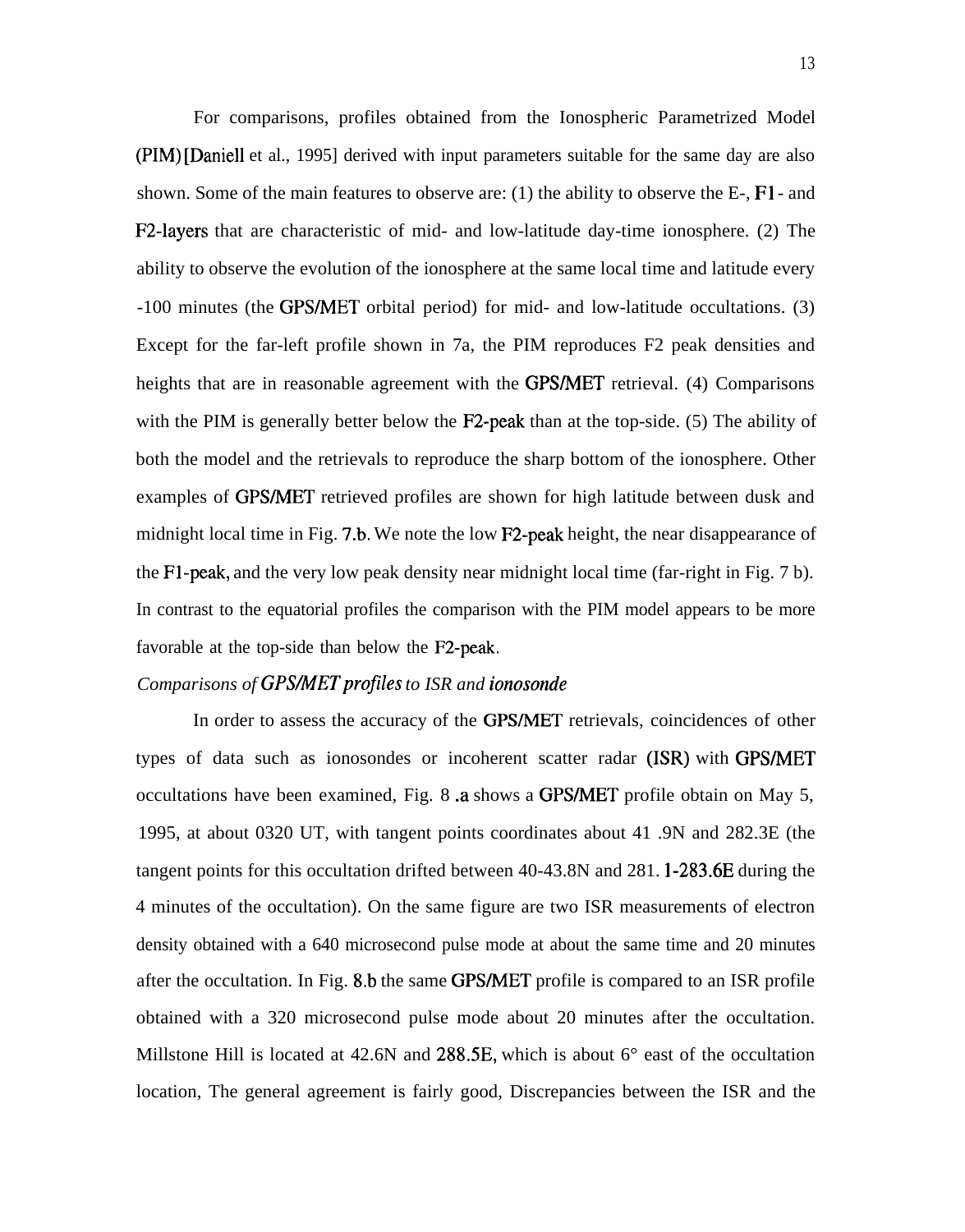occultation can be ascribed to several factors, including the spatial separation between the occultation and the ISR measurements, error introduced by the spherical symmetry assumption when doing the GPS/MET retrieval, and the lower vertical resolution of the ISR measurements.

A more extensive comparison of  $N_mF_2$  derived from  $f_0F_2$  ionosonde measurements and GPS/MET profiles has been performed, with results shown in Fig. 9a. The comparison is between data obtained from a global network of ionosondes (Fig. 6a) and GPS occultations that took place within 1 hour and -1100 km radius (corresponding to 10 degrees) from the ionosonde stations. The points shown on the figure correspond to all the coincidences found for the 20 day period of Fig. (6a). The middle line in Fig. 9.a corresponds to perfect agreement between these two measurements of  $N_{m}F_{2}$ . The upper and lower lines on the figure correspond to  $+20\%$  and  $-20\%$  deviation of GPS/MET derived  $N_mF_2$  from the ionosonde  $N_mF_2$  respectively. Differences in these two measurements are due to  $(1)$  error in the spherical symmetry assumption of the GPS/MET retrieval, (2) error in the ionosonde measurement, (3) spatial and temporal mismatch between the occultation time and location and those of the ionosonde. In order to better quantify these errors, we examine the fractional difference in  $N_mF_2$ , defined as

$$
\delta = \frac{N_m F_2(\text{GPS/MET}) - N_m F_2(\text{ionosonde})}{N_m F_2(\text{ionosonde})}
$$
(7)

as a function of the separation distance between the two measurement, shown in Fig. 9 .b. There is an obvious growth in  $\delta$  for larger separation distance. Limiting ourselves to measurements that are < 600 km apart (36 measurements out of 99), Fig. 10 shows a histogram of& which has a mean of 0.01, a standard deviation of 0.2 and a standard error in the mean of 0.03. The largest  $\delta$  is 0.6.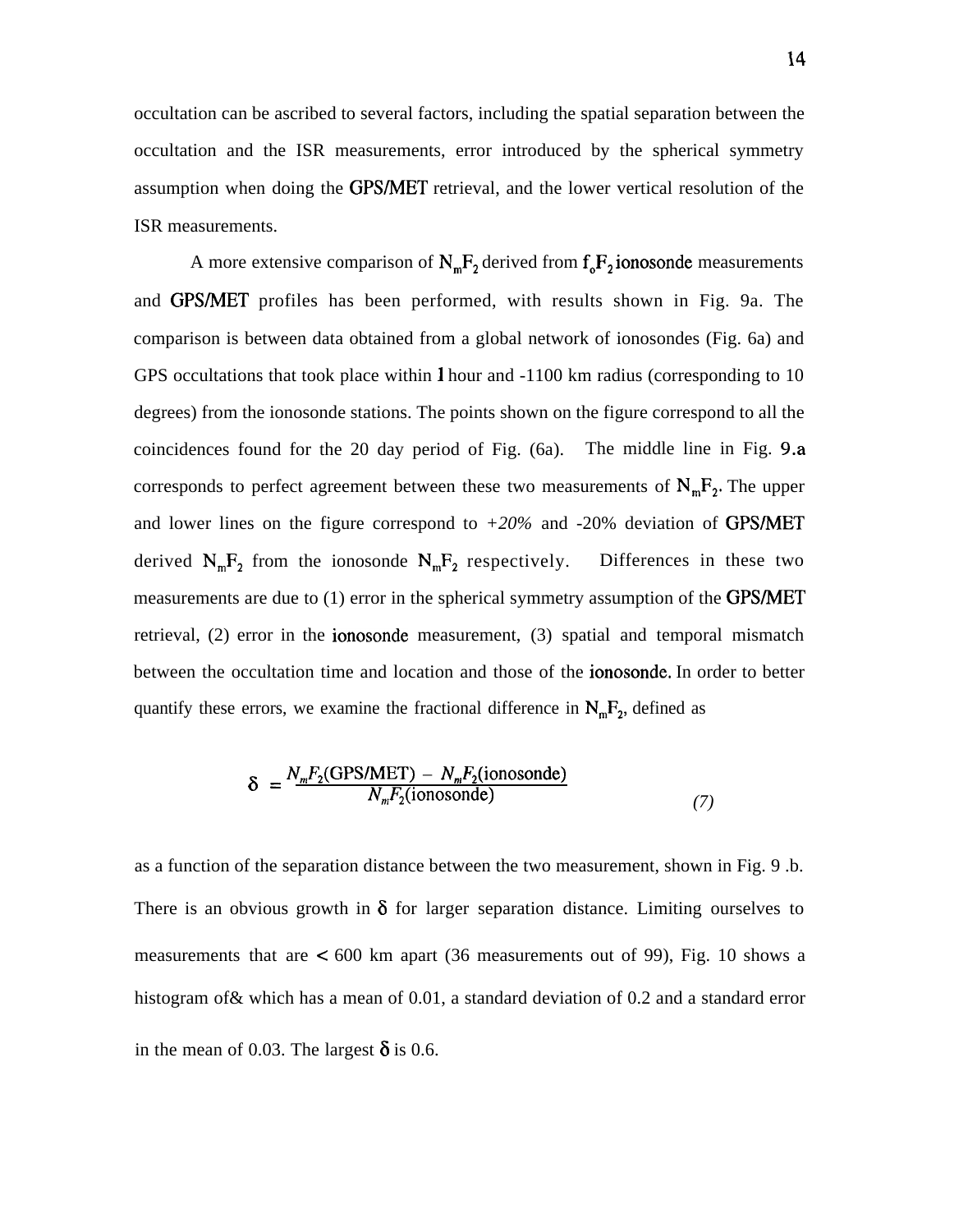#### *5.* DISCUSSION AND CONCLUSION

GPS occultations have been shown to provide a new and complementary vantage point over ground based measurements for probing the ionosphere. In the work described herein we have chosen to process bending obtained from a single frequency, which is possible through modeling the geometry and calibration of the receiver and transmitter clocks in the data-processing stage. Another approach, which is appropriate for ground-based or uncalibrated space-based measurements, would be to process the combination L1 -L2 (as done e.g. in Leitinger et al., 1997); this directly isolates the ionospheric delay, This dualfrequency approach has the advantages of being much simpler in principle because it eliminates the need for precise orbits and for transmitter and receiver clocks calibration, which in turn eliminates the need for simultaneous ground measurements. This simplicity however is at the cost of lower precision due to the noise added by L2, especially under conditions when the Department of Defense selective availability (SA) is turned on.

For the period analyzed (near solar minimum), bending in the ionosphere is on the order of 0.01 deg or less, with occasional stronger bending (up to 0.03 deg) occurring near sporadic E layers; this amount of bending implies a separation between the L1 and L2 signals of several hundred meters near the tangent point, At a period of solar maximum, these effects are expected to be an order of magnitude larger.

The strong vertical refractivity gradient at sporadic E layers causes strong scintillation and relatively large bending, which makes this technique potentially very useful for detecting the existence of these layers and their heights. However, further analysis that considers the effect of the spherical symmetry assumption on the retrieved profile is needed to determine the accuracy of these heights.

We have evaluated the accuracy of  $N_mF_2$  measurements based on GPS/MET profiles by comparing with nearby ionosondes, when available. Based on the statistics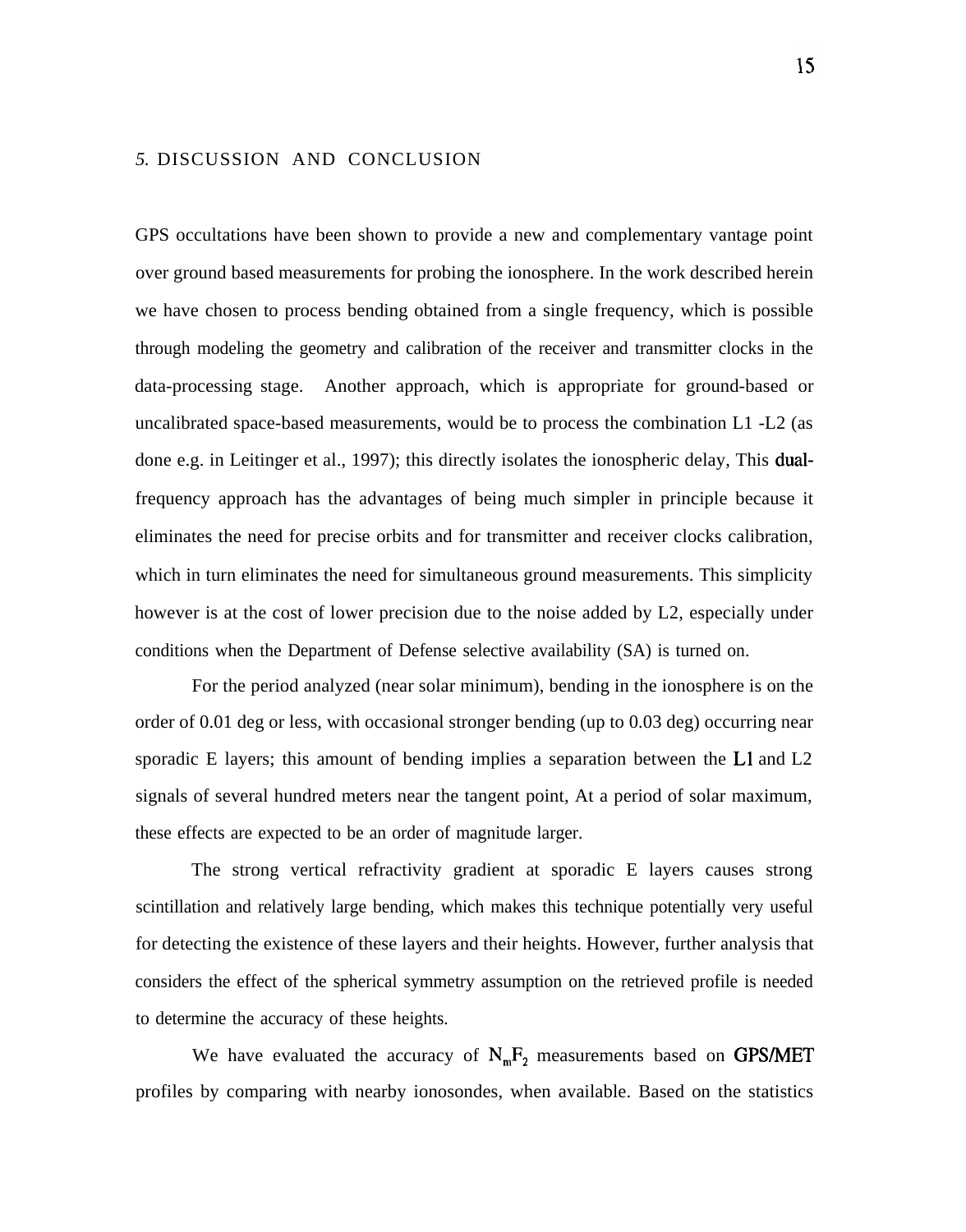presented in section 4 above, we can conclude that  $N_mF_2$  independently derived from GPS/MET retrievals and ionosonde measurements agree to within 20% (at the l-sigma level), and are essentially unbiased with respect to each other. This level of agreement is consistent with previous results [Hajj et al., 1994], where a simulation experiment indicated that  $N_mF_2$  accuracy can be expected to be in the range of 0-50%, depending on the degree of non-sphericity encountered in the ionosphere.

With the assumption of spherical symmetry used in the Abel transform, the peak electron density is overestimated or underestimated at the tangent point, depending on whether the ionosphere at that point is at a relative minimum or a relative maximum, respectively. Linear (or higher odd) power gradients in the horizontal distribution do not influence the retrievals when spherical symmetry is assumed, simply because these terms cancel when integrated across an occultation link; only even terms in the gradient survive and appear as errors in the retrievals, Hajj et al. [1994] have shown that a significant improvement can be made to the spherical symmetry assumption by making use of global ground maps of vertically integrated TEC measurements such as those computed by Mannucci et al. [1997] The idea introduced there was to impose a horizontal gradient at each layer identical to that of the TEC map, and then solve for a scale factor for each layer. In this manner, each occultation is processed individually, but without assuming a spherically symmetric ionosphere. Alternatively, and more powerfully, one can combine nearby occultations along with ground links in order to perform 3-D tomography of the ionosphere [Hoeg et al., 1995; Hajj et al, 1996; Gorbunov et al., 1996; Leitinger et al., 1997].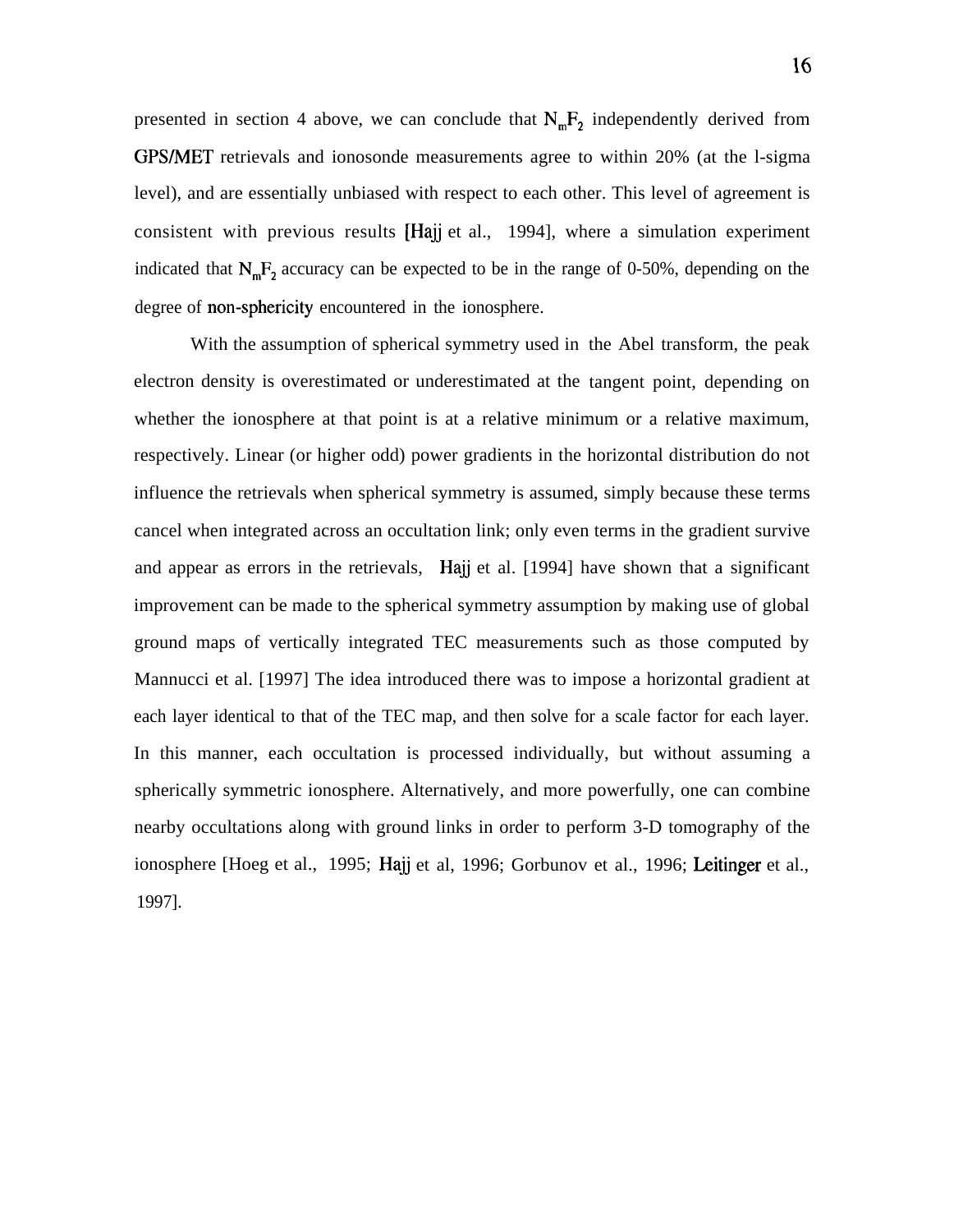# **Appendix**

In this appendix we calculate the error in estimated bending due to setting the index of refraction to unity at the receiver's or transmitter's heights.

Consider the geometry of Fig. A below where the transmitting and receiving satellites are at radii  $R_t$  and  $R_t$  and travel with velocities *V*, and  $V_t$  respectively. The signal is transmitted in the direction of *k,* and received in the direction of *k,. k* is in the direction of the straight line connecting the transmitter and the receiver and corresponds to the direction that the signal would travel in vacuum. The extra Doppler shift caused by the intervening medium is then given by

$$
\Delta f = \frac{f}{c} (V_t \cos(\phi_t + \delta_t) + V_r \cos(\phi_t + \delta_t)) - \frac{f}{c} (V_t \cos \phi_t + V_r \cos \phi_t)
$$
  
= 
$$
-\frac{f}{c} (V_t \sin(\phi_t) \delta_t + V_r \sin(\phi_t) \delta_t)
$$
 (1)

where the angles are defined in Fig. A. In addition, the formula of Bouguer (Born and Wolf, 1980), valid for spherically symmetric media, implies

$$
n_{t}\sin(\theta_{t}-\delta_{t})R_{t}=n_{r}\sin(\theta_{r}-\delta_{r})R_{t}
$$
\n(2)

where  $n_i$  and  $n_j$ , are the index of refraction at the transmitter and receiver respectively. Eqs. (1) and (2) are used to solve for  $\delta$ , and  $\delta$ , which correspond to the bending of the signal on each side of the occultation (see Fig. A). The total bending is the sum of these two terms,

In order to determine the error introduced by setting  $n<sub>r</sub>$  and  $n<sub>t</sub>$  to unity, we write Eq. (1) and (2) for  $n = 1 + \varepsilon$ , and  $n_r = 1 + \varepsilon$ , (denoting the solution  $\delta_r$  and  $\delta_t$ ) and then for  $n_1 = 1$  and  $n_r = 1$  (denoting the solution  $\delta'_r$  and  $\delta'_r$ ) and then subtract the two sets of equations. This procedure, after expanding Eqs. (1) and (2) to first order in  $\delta_r$ ,  $\delta_t$  and ignoring the small terms  $\varepsilon_r \delta_r$ , and  $\varepsilon_t \delta_t$ , leads to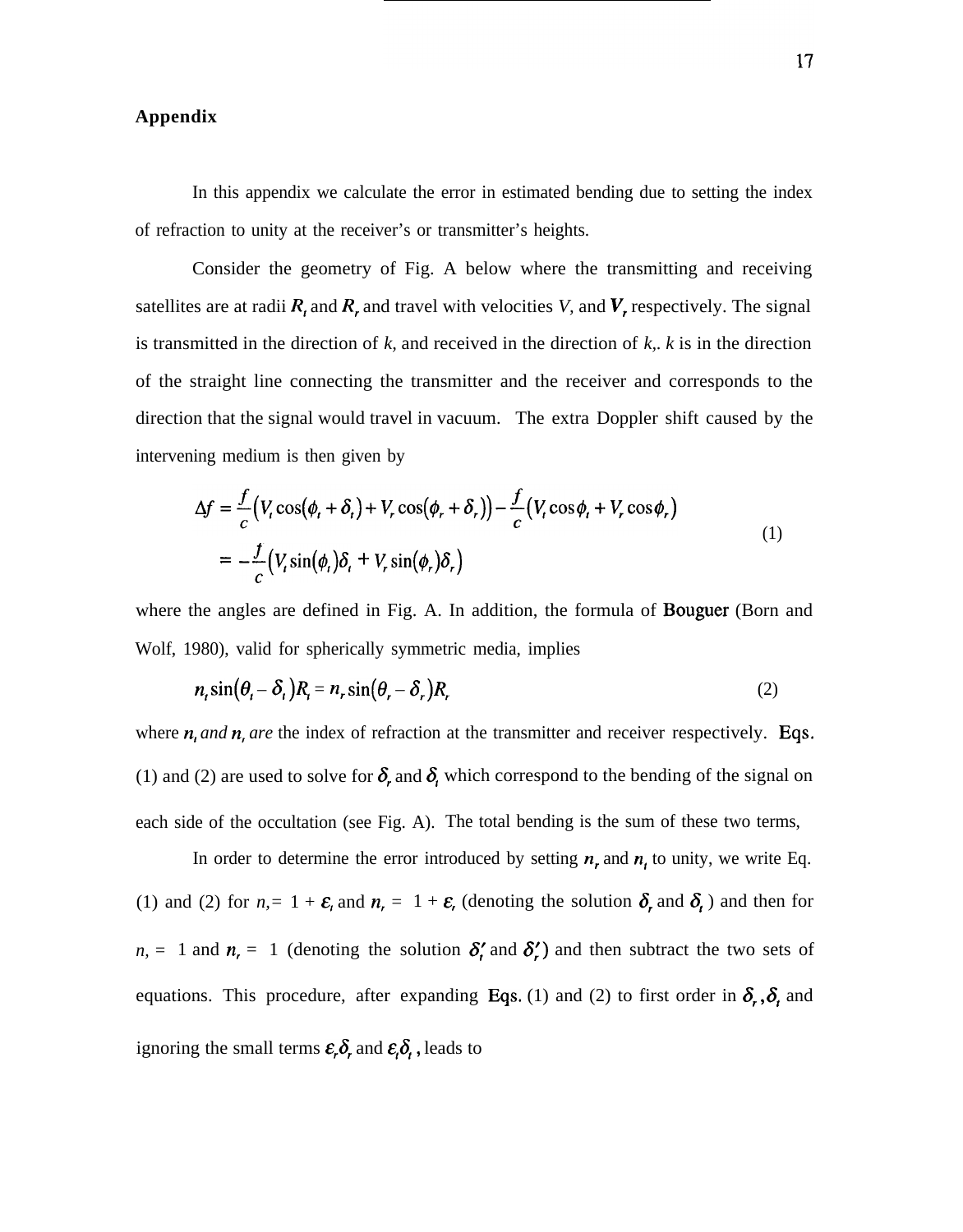$$
V_{t}\sin(\phi_{t})\Delta\delta_{t} + V_{r}\sin(\phi_{r})\Delta\delta_{r} = 0
$$
\n(3)

and

$$
\cos(\theta_t) \Delta \delta_t R_t + \varepsilon_t \sin(\theta_t) R_t = \cos(\theta_t) \Delta \delta_t R_t + \varepsilon_t \sin(\theta_t) R_t
$$
\n(4)

where

$$
\Delta \delta_i = \delta'_i - \delta_i \quad \text{and} \quad \Delta \delta_i = \delta'_i - \delta_i
$$

Solving Eqs. (3) and (4), the error in the total bending Aa =  $\Delta \delta_t + \Delta \delta$ , is given by

$$
\Delta \alpha \frac{\left[\varepsilon_{r} \sin(\theta_{r}) R_{r} - \varepsilon_{r} \sin(\theta_{r}) R_{r}\right] (V_{r} \sin(\phi_{r}) - V_{r} \sin(\phi_{r}))}{R_{r} \cos(\theta_{r}) V_{r} \sin(\phi_{r}) + R_{r} \cos(\theta_{r}) V_{r} \sin(\phi_{r})}
$$
(5)

For GPS/MET geometry and a tangent height around 300 km, we have

$$
R_r = 7110 \text{ km}
$$
  
\n
$$
R_r = 26000 \text{ km}
$$
  
\n
$$
V_r = 7 \text{ km/sec}
$$
  
\n
$$
V_r = 3.8 \text{ km/sec}
$$
  
\n
$$
\theta_r = 70^\circ
$$
  
\n
$$
\theta_r = 20^\circ
$$
  
\n
$$
\phi_r = 75^\circ
$$

Let  $N_e(h_{\mu\nu})$  be the electron density at the receiver's height, then  $\varepsilon_r = (n-1) = -40.3 N_e(h_{\mu\text{e}})/f^2(N_e \text{ is in m}^3, f \text{ is the radio frequency in Hz}).$  At the GPS height we set  $\varepsilon$   $\approx$  O since the electron density is vanishingly small. Then, Eq. (5) reduces to

$$
\Delta \alpha \equiv \alpha_{estimated} - \alpha_{true} = 0.123 \times \frac{40.3}{f^2} N_e(h_{\text{LLO}})
$$
 (6)

For  $N_e(h_{LEO}) = 10^{9} \text{m}^3$  and  $f = 1.57542$  Ghz, we get Aa = 1.  $1 \times 10^{-6}$  deg.

Therefore, by ignoring the deviation of  $n$  from unity, we are overestimating the true bending caused by the ionosphere as derived from the GPS carrier phase measurements. (Note that we would be underestimating the bending by the same amount if we were to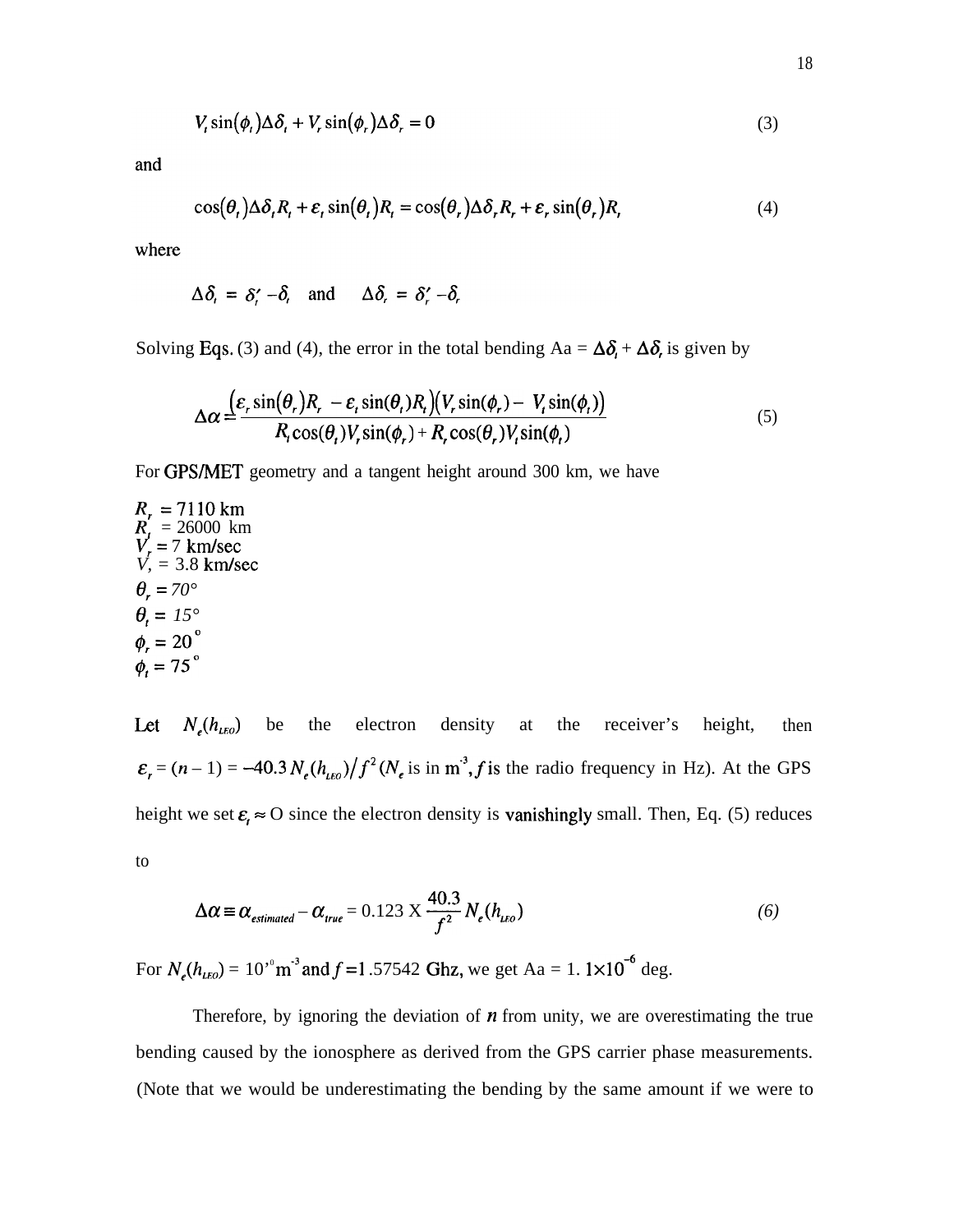derive it from the GPS pseudorange measurements since  $\varepsilon$ , would have the opposite sign.) Of importance is the bending error relative to the total bending. This fractional error can be approximated by using the following simple model for the ionosphere. Let

$$
N_e(h) = N_{max} \exp\left(-\frac{h - h_{max}}{H}\right)
$$
 for  $h > h_{max}$  and O otherwise,

where  $h_{max}$  and  $N_{max}$  correspond to the peak height and peak density respectively, H is the free electron density scale height, Then, to a good approximation, the total bending for a link with a tangent height  $h > h_{max}$  is given by (Melbourne et al., 1994, page 47) ctron density scale height, Then, to a good<br> **r** a tangent height  $h > h_{max}$  is given by (Melb<br>  $a(h) = \sqrt{\frac{2\pi R_{max}}{H}} \frac{40.3}{f^2} N_{max} \exp\left(-\frac{h - h_{max}}{H}\right)$ <br>  $- h_{max} +$  radius of earth. The fractional h

$$
a(h) = \sqrt{\frac{2\pi R_{\text{max}}}{H}} \frac{40.3}{f^2} N_{\text{max}} \exp\left(-\frac{h - h_{\text{max}}}{H}\right)
$$
(7)

where  $R_{max} = h_{max}$  + radius of earth. The fractional bending error is then given by

$$
h_{max} = h_{max} + \text{radius of earth. The fractional bending error is then given by}
$$
  
\n
$$
\frac{\Delta \alpha}{\alpha} (h) = \frac{\delta \alpha}{\sqrt{\frac{2\pi R_{max}}{H}}} \exp\left(-\frac{h_{LEO} - h}{H}\right)
$$
  
\n= 740 km,  $R_{max} = 6670$  km,  $H = 70$  km, we get

For  $h_{\text{LEO}} = 740 \text{ km}$ ,  $R_{\text{max}} = 6670 \text{ km}$ ,  $H = 70 \text{ km}$ , we get

$$
\frac{\Delta \alpha}{\alpha}(h) = 0.005 \exp\left(-\frac{h_{\text{LEO}} - h}{H}\right).
$$

Based on this exponential model and the GPS/MET geometry, bending is overestimated by less than 0.5% of the true one. In order to estimate the corresponding error in electron density, we use the differential form of the Abel transform integral (Eq. (5a) of section 2) which can be written as

$$
\frac{\text{An}}{n} = -\frac{1}{\pi} \int_{a}^{\infty} \frac{\Delta \alpha}{\alpha} \frac{\alpha}{\sqrt{a^2 - a^2}} da
$$
\n(7)

using Eq. (6) in (7) it is easy to establish that

n 
$$
n \rightarrow a
$$
  $\sim a$   $\sqrt{a^2 - a^2}$   
\n1. (6) in (7) it is easy to establish that  
\n
$$
\frac{(N_e)_{estimated} - (N_e)_{true}}{(N_e)_{true}} \frac{0.123}{2\pi R_{MAX}} \frac{2\pi R_{MAX}^{\circ}}{H}
$$
\n(8)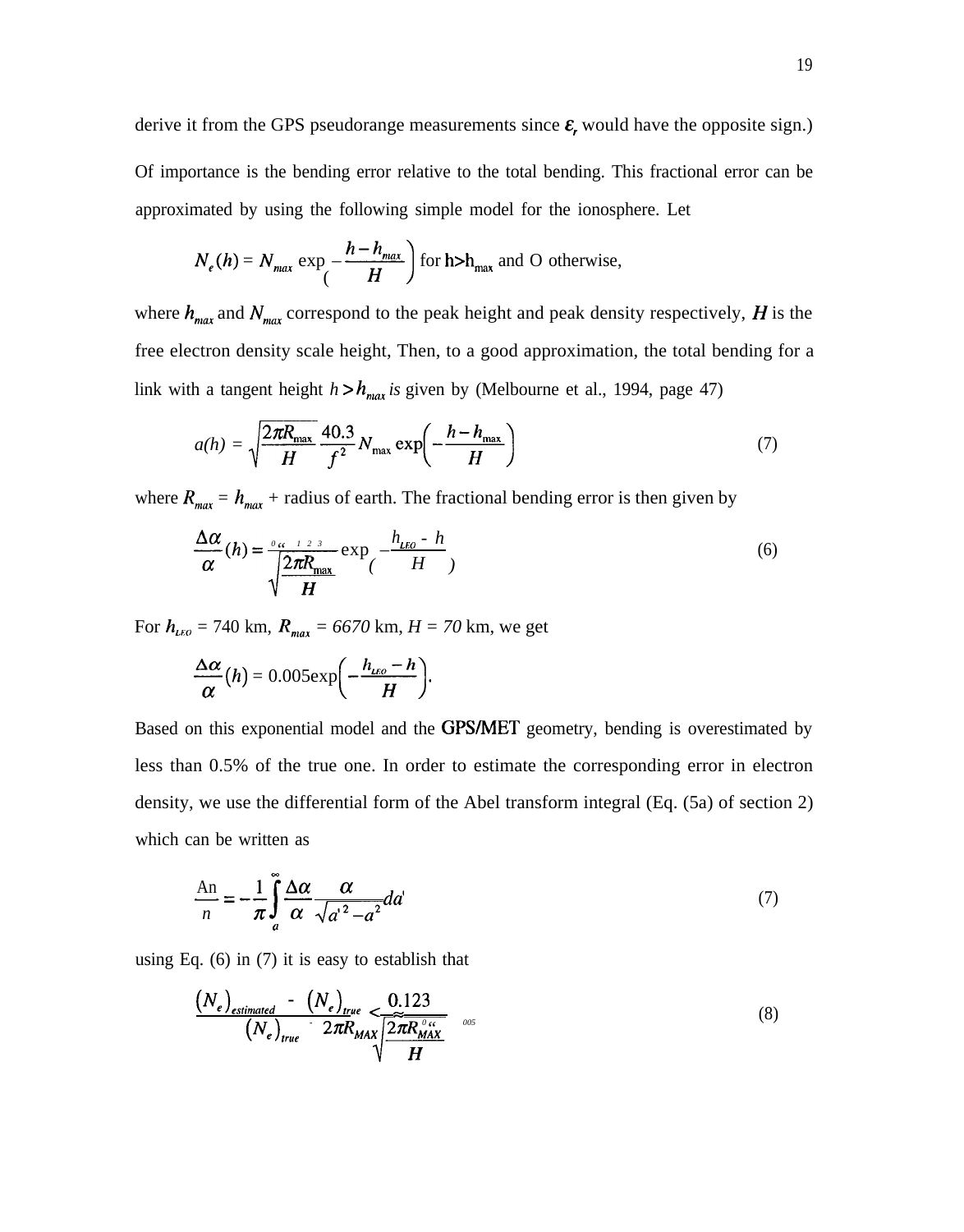This implies that the derived electron density is overestimated by no more than 0.5% of the true density.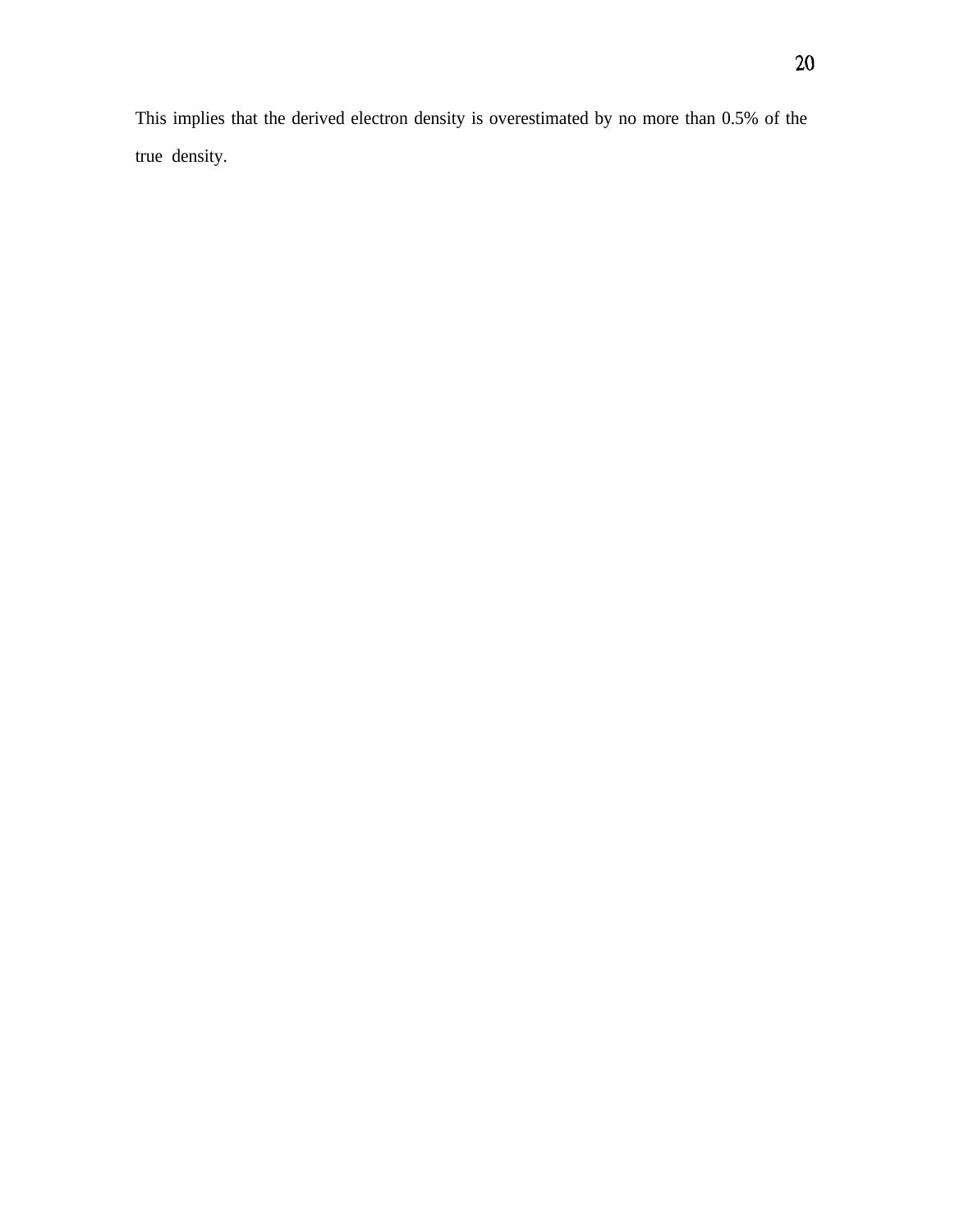# **ACKNOWLEDGMENTS**

We thank Mike Exner of UCAR for providing the GPS/MET flight data. We thank John Foster for providing the Millstone Hill ISR data. Ionosonde data were provided by the National Geophysical Data Center. This research was performed at the Jet Propulsion Laboratory, California Institute of Technology, under the JPL Director's Research Discretionary Fund with partial funding from the National Science Foundation.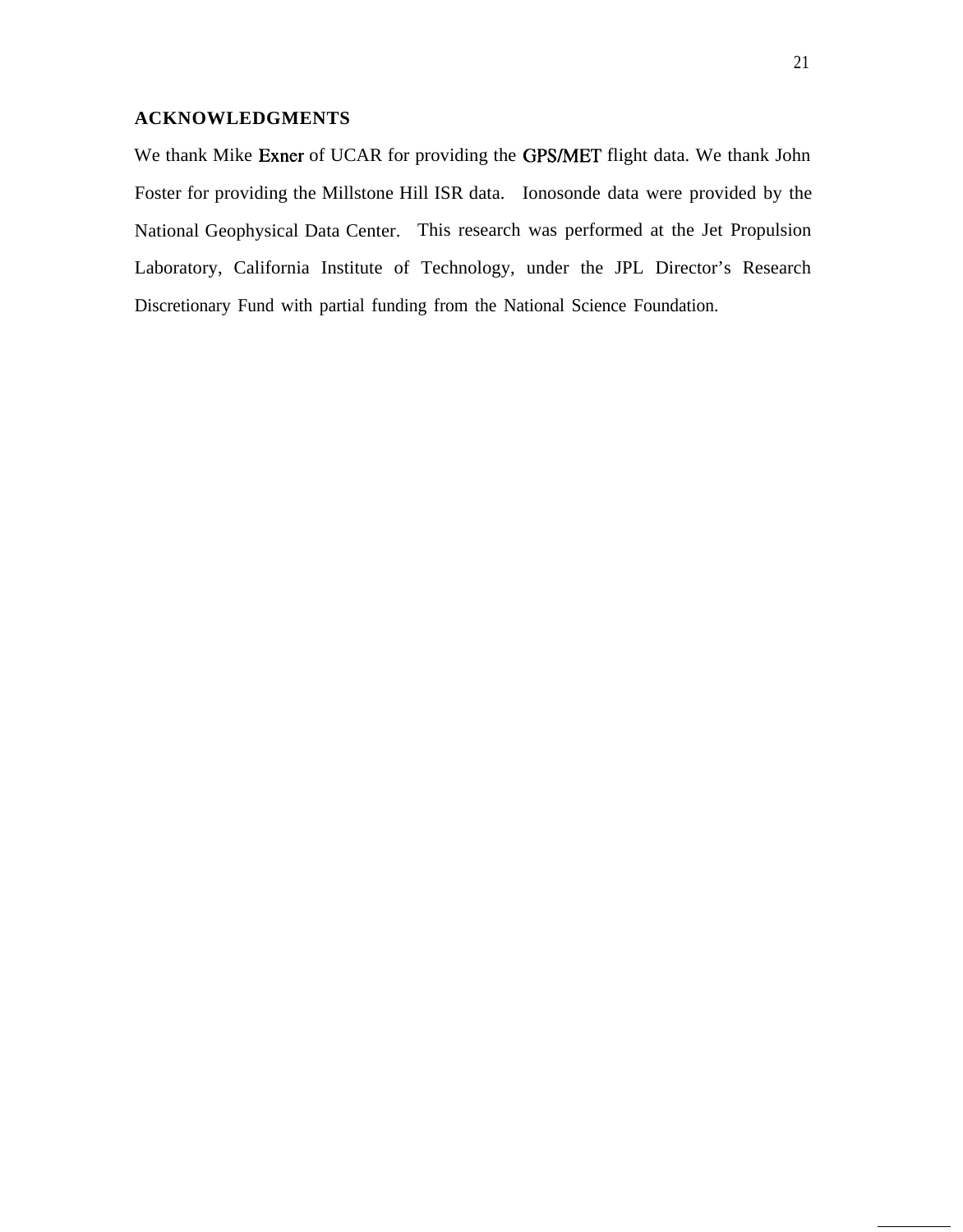#### **REFERENCES**

Born M. and Wolf E., *Principles of Optics,* Sixth edition, Pergamon Press, 1980.

- Daniell R. E., L, D. Brown, D. N. Anderson, M. W. Fox, P. H. Doherty, D. T. Decher, J. J. Sojka, R. W. Schunk, "Parametrized Ionospheric Model-A global ionospheric parametrization based on first principles models," *Radio Science,* Vol. 30, No. 5, pp. 1499-1510, 1995.
- Dekcer T. D., D. N. Anderson, R. M. Campbell, Simulations of GPS/MET Ionospheric Observations, Amer. Geophy. Union fall meeting, Dec. 1996.
- Fjeldbo G. F., V. R. Eshleman, A. J, Kliore, "The neutral atmosphere of Venus as studied with the Mariner V radio occultation experiments;' *Astron. J. 76,* pp. 123-140, 1971.
- Gorbunov M. E., S. V. Sokolovsky, L, Bengtsson, *Space Refractive Tomography of the Atmosphere: Modeling of Direct and Inverse Problems,* Max-Planck-Institut fur Meteorologie, report No. 210, (ISSN 0937-1060), August, 1996.
- Gurvich and Krasil'nikova, "Navigation Satellites for Radio Sensing of the Earth's Atmosphere", Sov. J. of Remote Sensing, 7, pp. 1124-1131, 1990.—Russian Original 1987.
- Hajj G. A., R. Ibanez-Meier, E. R. Kursinski and L. J. Remans, "Imaging the Ionosphere with the Global Positioning System", *Int. J. of Imaging Sys. and Tech.*, Vol. 5, 174-184, 1994.
- Hajj G. A., E. R. Kursinski, W. I. Bertiger, S. S. Leroy, and J. T. Schofield, "Sensing the Atmosphere From a Low-Earth Orbiter Tracking GPS: Early Results and Lessons From the GPS/MET Experiment," *Proc.* of ION-GPS 95, *The 8th International Technical Meeting of The Satellite Division of The Institute of Navigation,* pp 1167- 1174, 1995.
- Hajj G. A., L, Remans, W. Bertiger, R. Kursinski and T. Mannucci, "Imaging the ionosphere with GPS/MET", *proc. of the URSI GPS/MET Workshop*, Tucson, Arizona, Feb. 21-24, 1996.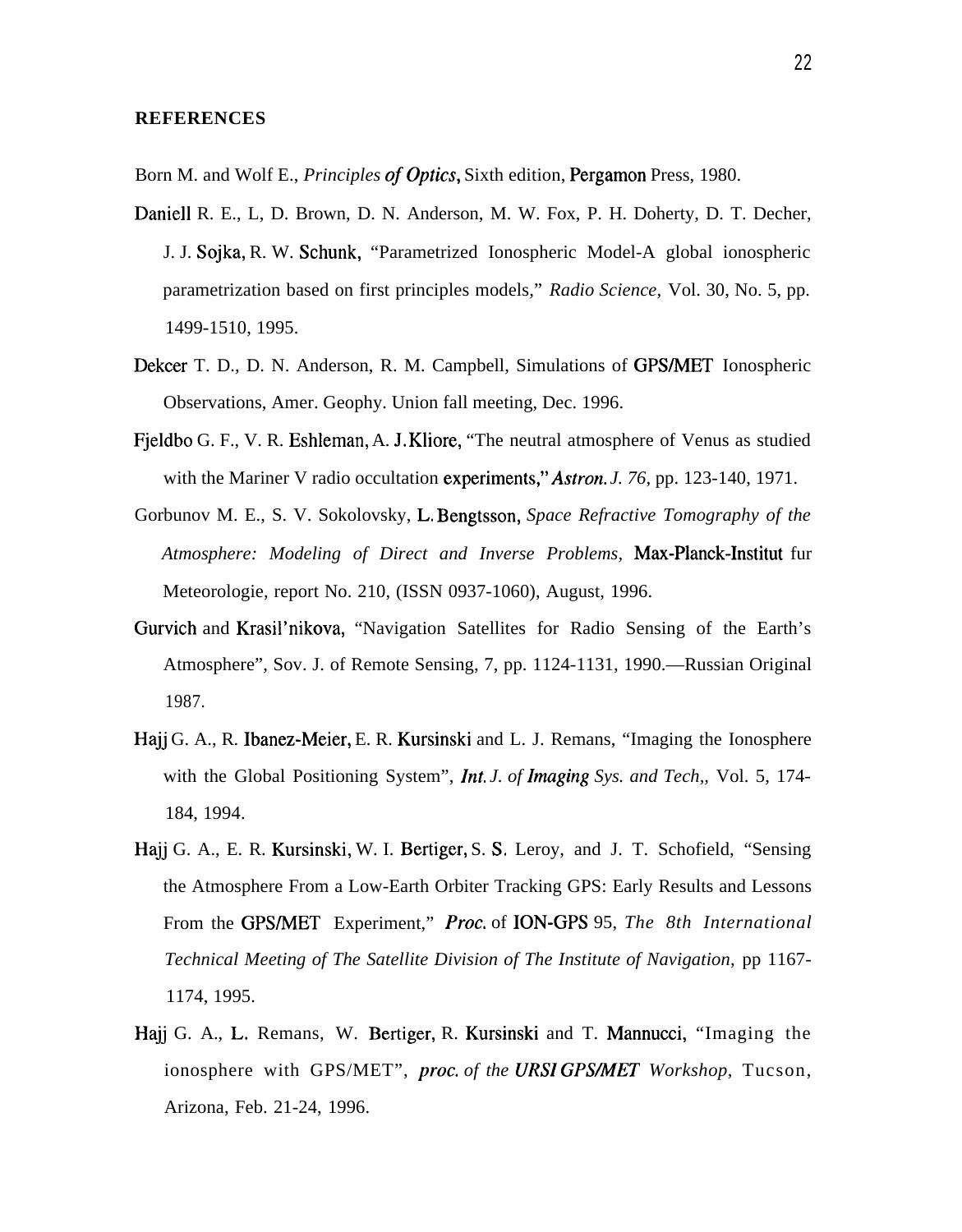- H@eg P., A. Hauchecorne, G. Kirchengast, S. Syndergaard, B. Belloul, R, Leitinger, W. Rothleitner, Derivation of Atmospheric Properties Using . a Radio Occultation Techniques, *ESAZESTEC Contract Rep. 11024/94 flL/CN, DA41 Sci. Rep. 95-4,* edited by P. Høeg and S. Syndergaard, Danish Meteorol. Int.t., Copenhagen, 1995.
- Kursinski E. R., G. A. Hajj, K. R, Hardy, L. J. Remans, and J. T. Schofield, "Observing tropospheric water vapor by radio occultation using the global positioning system," *Geophy. Res. Lett.,* Vol. 22, No. 17, pp. 2365-2368, 1995.
- Kursinski E. R, G. A. Hajj, W. I. Bertiger, S. S. Leroy, T. K. Meehan, L. J. Remans, J. T. Schofield, D. J. McCleese, W. G. Melbourne, C. L. Thornton, T. P. Yunck, J. R. Eyre and R, N. Nagatani, "Initial Results of Radio Occultation Observations of Earth's Atmosphere Using the Global Positioning System," *Science,* Vol. 271, pp. 1107- 1110, 1996.
- Kursinski E. R., G. A. Hajj, K. R. Hardy, J. T. Schofield, and R. Linfield, "Observing Earth's Atmosphere with Radio Occultation Measurements using GPS," *J. Geophys. Res.,* in press, 1997.
- Leitinger R., H. P. Ladreiter and G. Kirchengast, "Ionosphere tomography with data from satellite reception of global navigation satellites signals and ground reception of navy navigation satellite system signals", *Radio Science, v32 (4), pp1657- 1669, 1997.*
- Leroy S., "The Measurement of Geopotential Heights by GPS Radio Occultation," submitted to *J. Geophys. Res.,* Vol. 102, No. D6, pp. 6971-6986, 1997.
- Mannucci A. J., B. D. Wilson, D. N. Yuan, C. M. Ho, U. J. Lindqwister, T. F. Runge, "A Global Mapping Technique for GPS-Derived Ionospheric TEC Measurements," submitted to *Radio Science,* 1997.
- Meehan T.K. et al., "The TurboRogue GPS Receiver", *6th Int. Geodetic Symp. on Satellite Positioning,* Columbus Ohio, 1992.
- Melbourne W. G., E. S. Davis, C. B. Duncan, G. A. Hajj, K. R. Hardy, E. R. Kursinski, T. K, Meehan, L. E. Young, T. P. Yunck, *The Application of Spaceborne*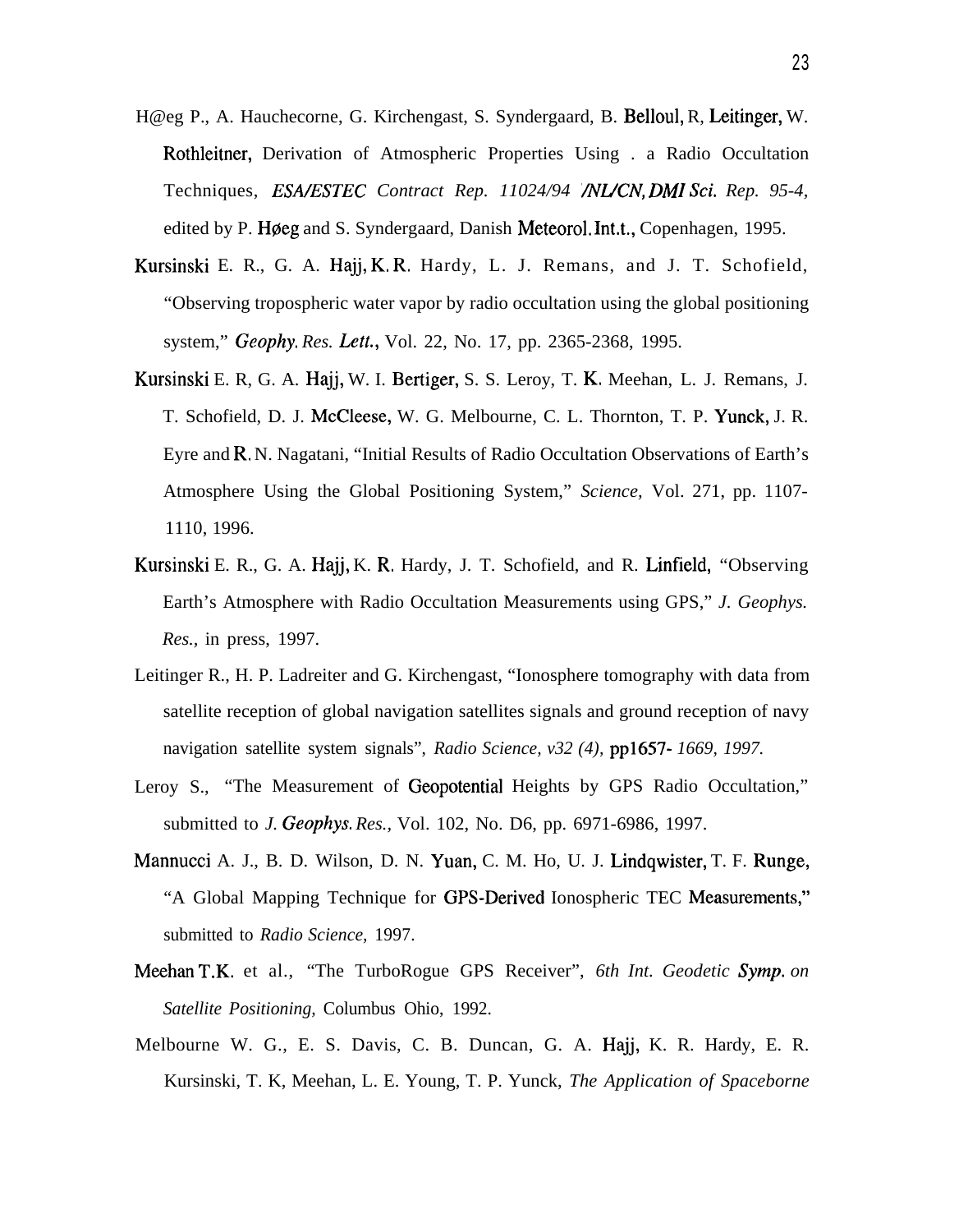*GPS to Atmospheric Limb Sounding and Global Change Monitoring,* Jet Propulsion Laboratory publication 94-18, April 1994.

Tricomi F. G., *Integral Equations,* Dover Publications, Inc., New York, 1985.

- Tyler G. L., "Radio propagation experiments in the outer solar system with Voyager," *Proc. ZEEE, 75:1404-1431,* 1987.
- Ware R., M. Exner, D. Feng, M. Gorbunov, K. Hardy, B. Herman, Y. Kuo, T. Meehan, W. Melbourne, C. Rocken, W. Schreiner, S. \$okolovskiy, F. Solheim, X. Zou, R. Anthes, S. Businger, and K. Trenberth. "GPS sounding of the atmosphere from low earth orbit: preliminary results," *Bulletin of the American Meteorological Society,* Vol. 77, No. 1, pp. 19-40, 1996.
- Yunck T. P., G. F. Lindal and C. H. Liu, "The Role of GPS in precise earth observation," in Proceedings of the IEEE Position, Location and Navigation Symposium, Orlando, Florida, 1988.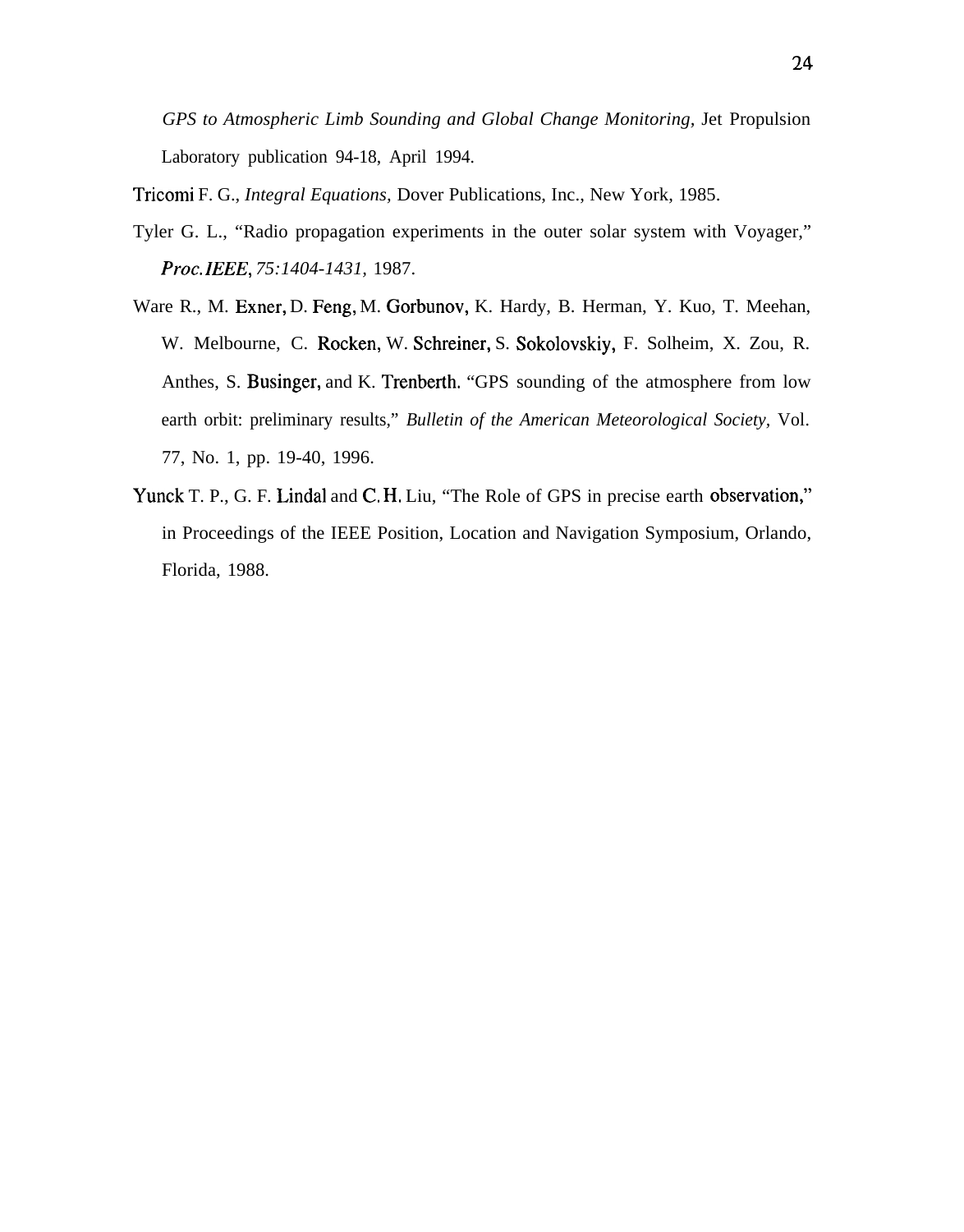#### **FIGURE CAPTIONS**

Figure 1: Occultation geometry defining  $a, r, \alpha$  and the tangent point and showing the separation of the L 1 and L2 signals due to the dispersive ionosphere.

Figure 2: Bending induced by the ionosphere and neutral atmosphere on the L1 signal for 61 globally distributed occultations on May 4, 1995. Negative bending is defined to be toward the Earth's center.

Figure 3: Electron density retrieved from occultation and the corresponding amount of L1 and L2 signal vertical separation at the tangent point.

Figure 4: Instrumental signal-to-noise ratio as a function of time for L1 and L2 signals for four different occultations.

Figure 5: GPS/MET profiles of electron density corresponding to the occultations of Fig. 4 and indicating the ability of GPS occultations to resolve sharp layers in the ionosphere.

Figure 6. (a) GPS/MET coverage in geographic coordinates for 20 days (April 24 and 25, May 3 and 4, June 21-24 and 27-30, July 1-7 of 1995). Each dot indicates the location of the tangent point of the occultation when it is at -100 km altitude. The triangles indicate locations of ionosonde stations used in order to compare to  $N_mF_2$  derived from GPS/MET. (b) GPSM4ET coverage in sun-fixed coordinates in 24 hours, May 4, 1995. Each connected line corresponds to the ground projection of an occultation link when the tangent point (middle of the line) is at 100 km altitude. The ends of the line correspond to points on that same link at 400 km altitudes. At low latitude, the occultations sample roughly the same local time and same latitude every orbital revolution. The circle indicates four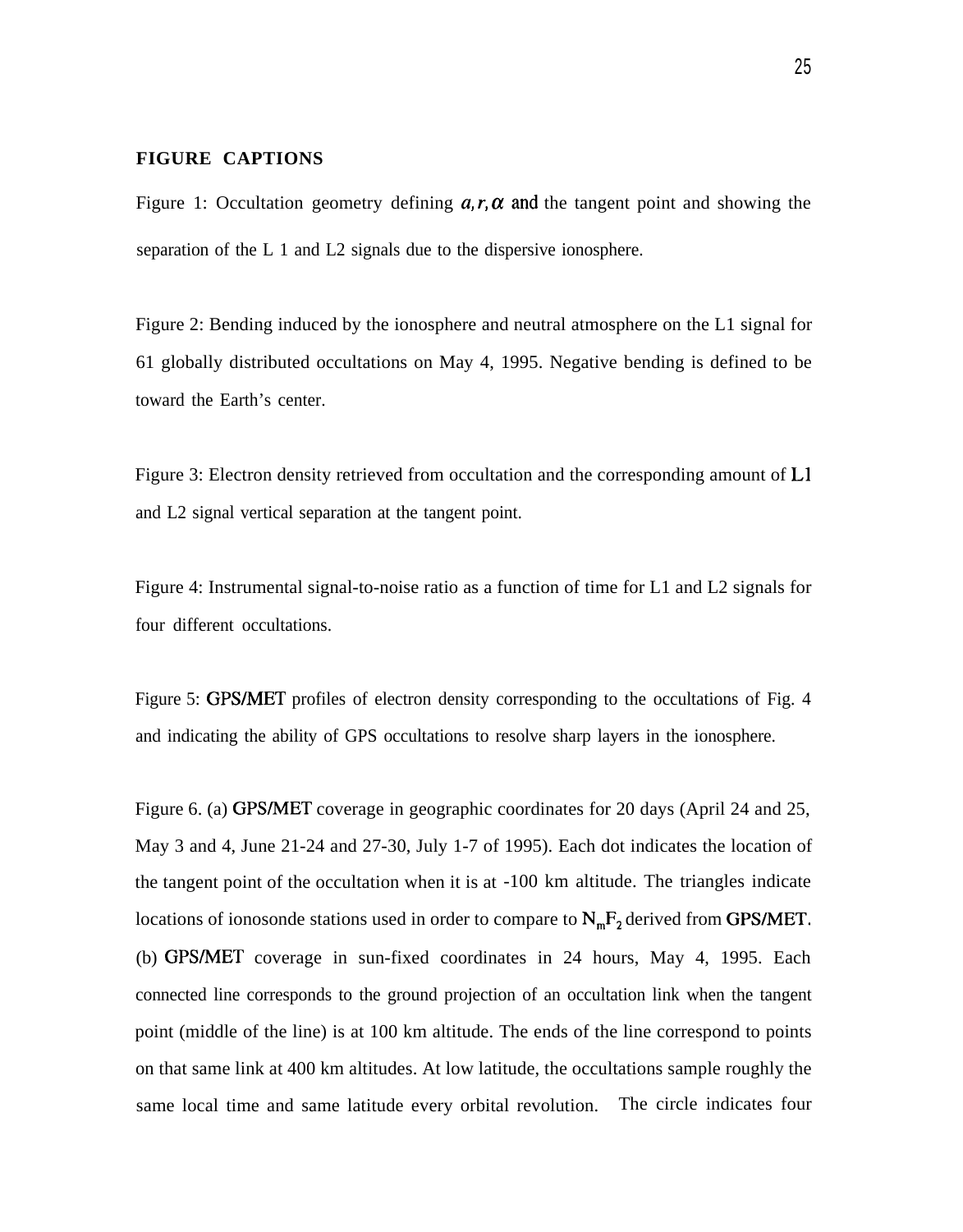occultations corresponding to four consecutive orbital revolutions (-100 minutes apart); the corresponding profiles are shown in Fig. 7a.

Figure 7: Examples of electron density profiles  $(e/m<sup>3</sup>)$  obtained from GPS/MET and PIM for May 4, 1995. (a): low latitudes profiles (b): high latitudes profiles. Indicated on the top of each profile are universal time, local time, latitude and longitude of each occultation.

Figure 8: Comparisons of an electron density profile obtained from GPS/MET on May 5, 1995,0320 UT, with nearby measurements from Millstone Hill ISR. (a): **GPS/MET** vs. two ISR measurements with 640  $\mu$ s pulse mode at 0321 UT and 0340 UT. (b) GPS/MET vs. ISR measurements with  $320 \mu s$  pulse mode at 0341 UT. The occultation tangent point is about 6° west and 1° south of Millstone Hill.

Figure 9a: A scatter plot of  $N_{m}F_{2}$  derived from ionosonde measurements of  $F_{0}F_{2}$  and GPMMET electron density profiles, showing the degree of correlation between the two. The middle line corresponds to perfect correlation; the upper and lower lines bound of the region of 20% deviation in the two measurements.

Figure 9.b: The fractional difference between  $N_mF_2$  derived from GPS/MET and the ionosonde (defined in Eq. (7)) as a function of the distance between the station and the tangent point of the occultation. Differences that are larger than -0.5 can be attributed to the large distance between the station and the occultation.

Figure 10: Histogram of the fractional difference between  $N_mF_2$  derived from GPS/MET and the ionosonde for measurements within 1 hour and 600 km from each other. Average and standard deviation are 0.01 and 0.20 respectively. Based on this histogram, the two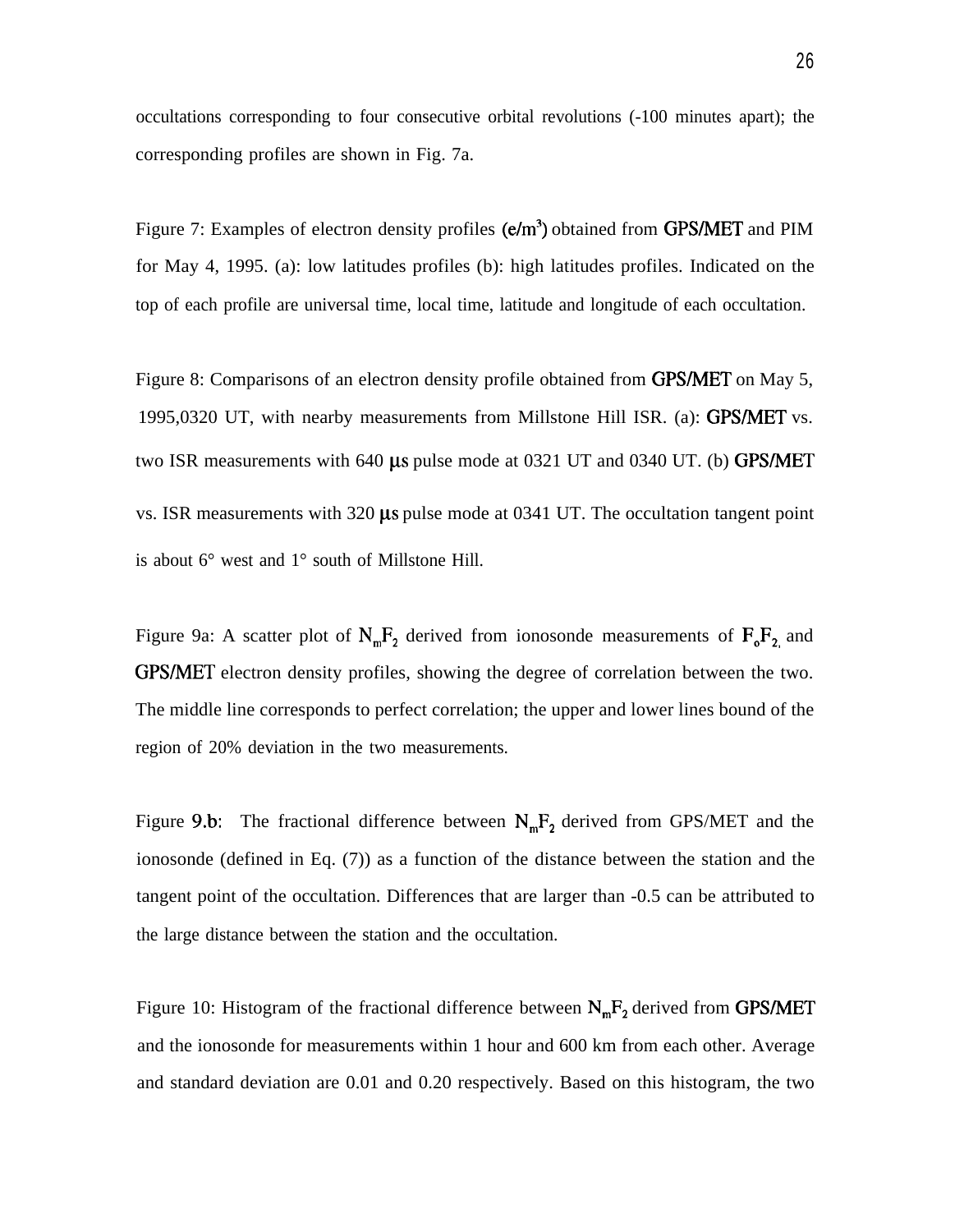independent measurements of  $N_mF_2$  agree to within 20% (1-sigma) and are essential unbiased.

Figure A: Geometry showing the direct line-of-sight between transmitter and receiver andthe asymptotes of transmitted and received signals.

 $\frac{1}{2}$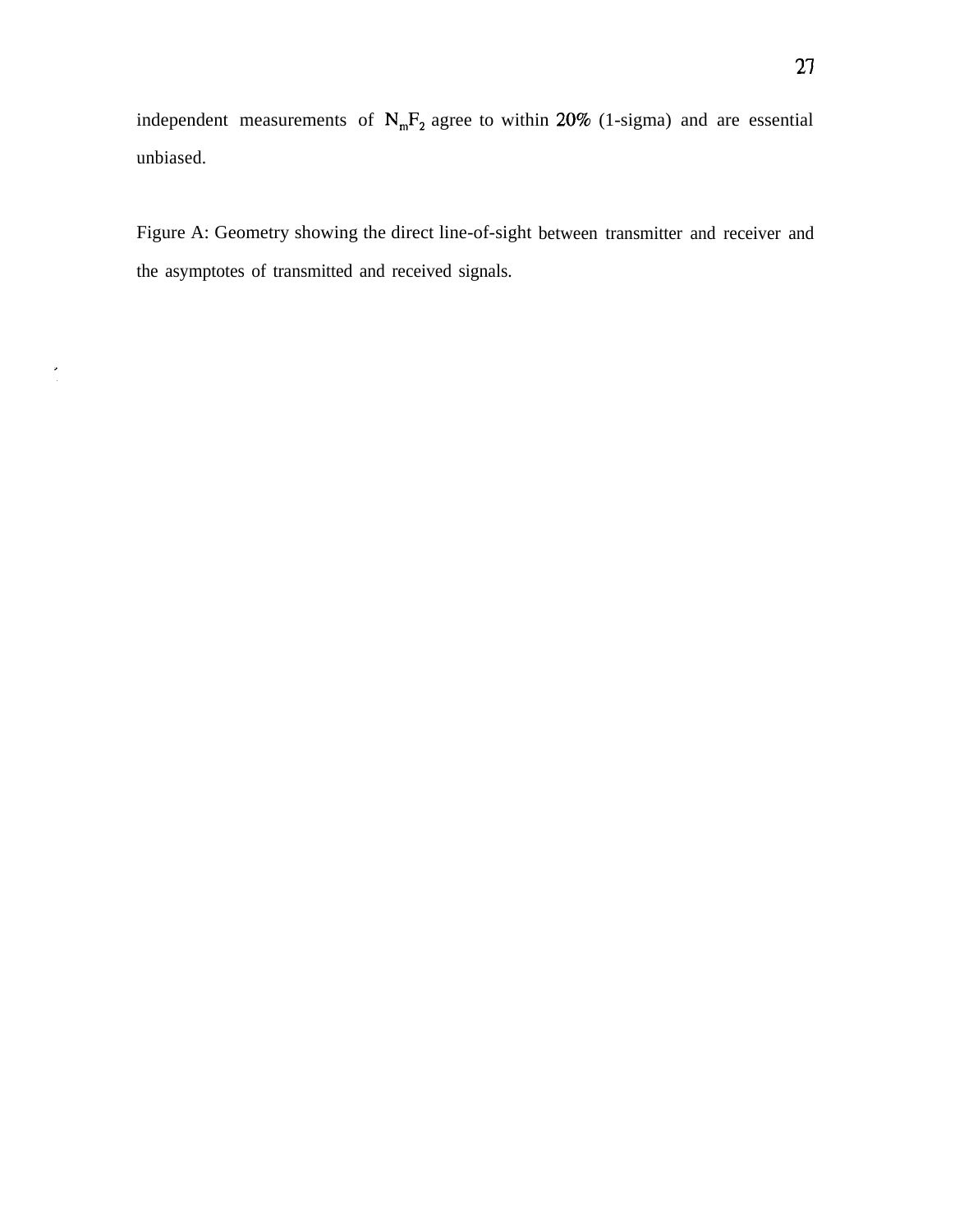

Figure 1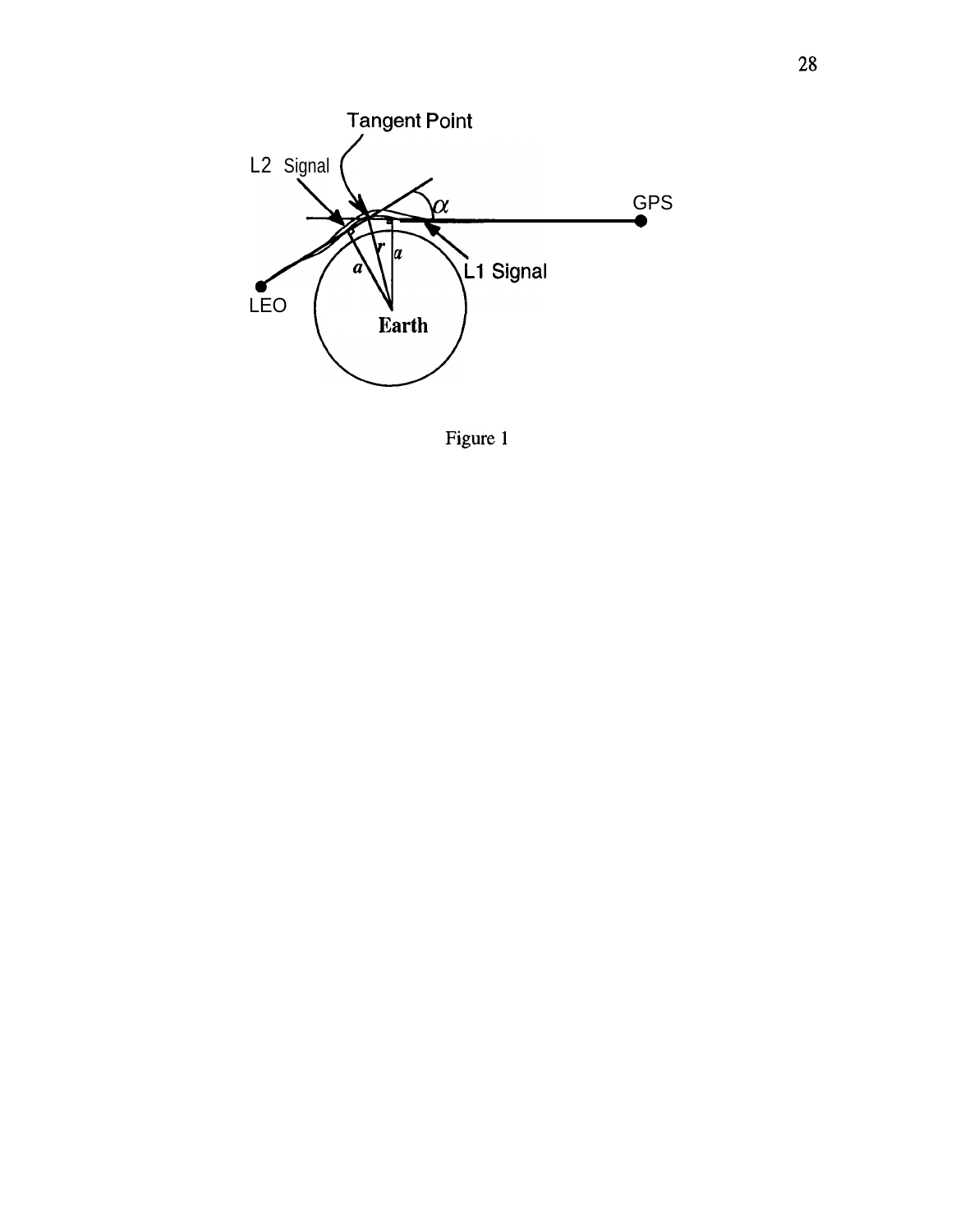

Bending, deg

Figure 2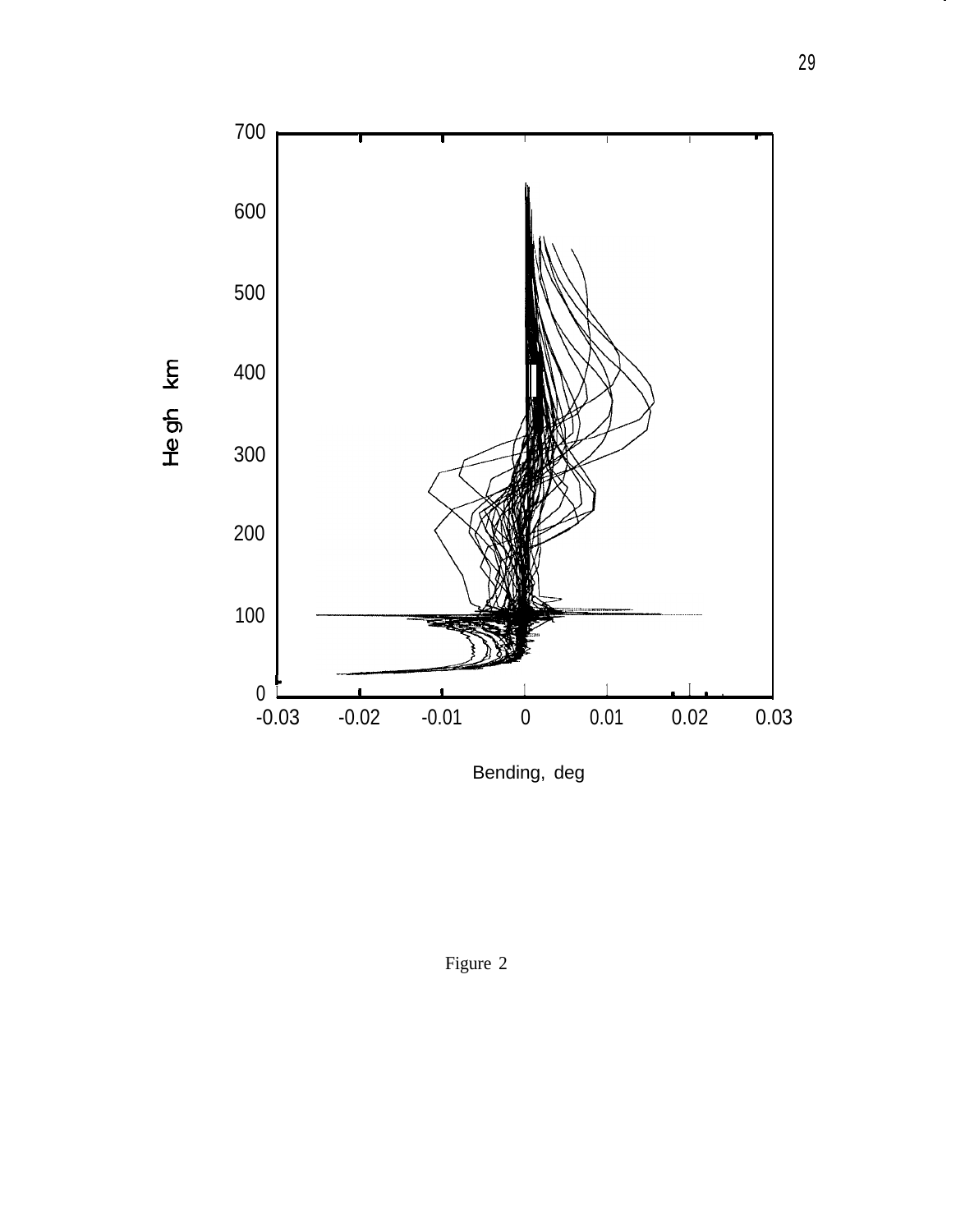

Figure 3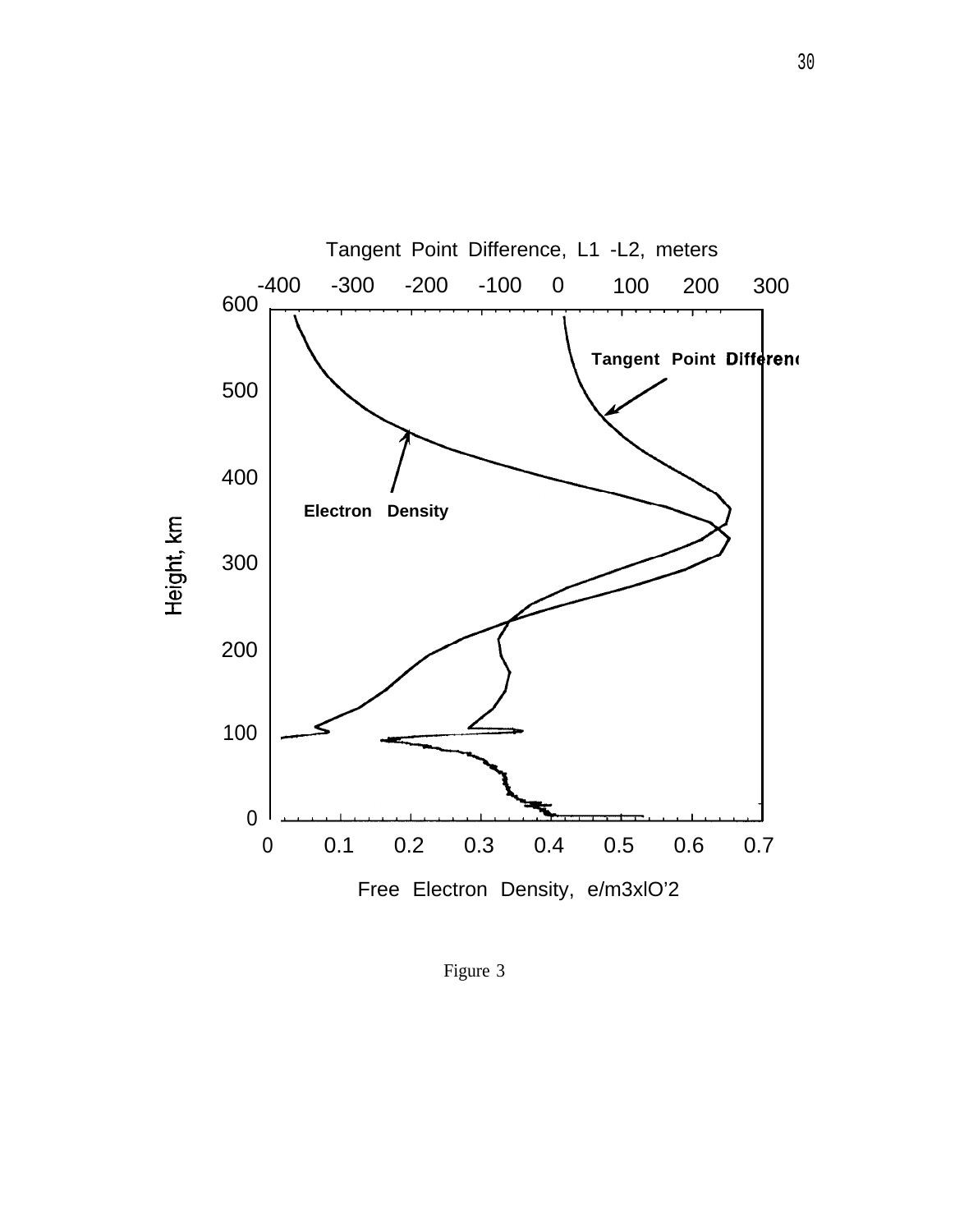

Figure 4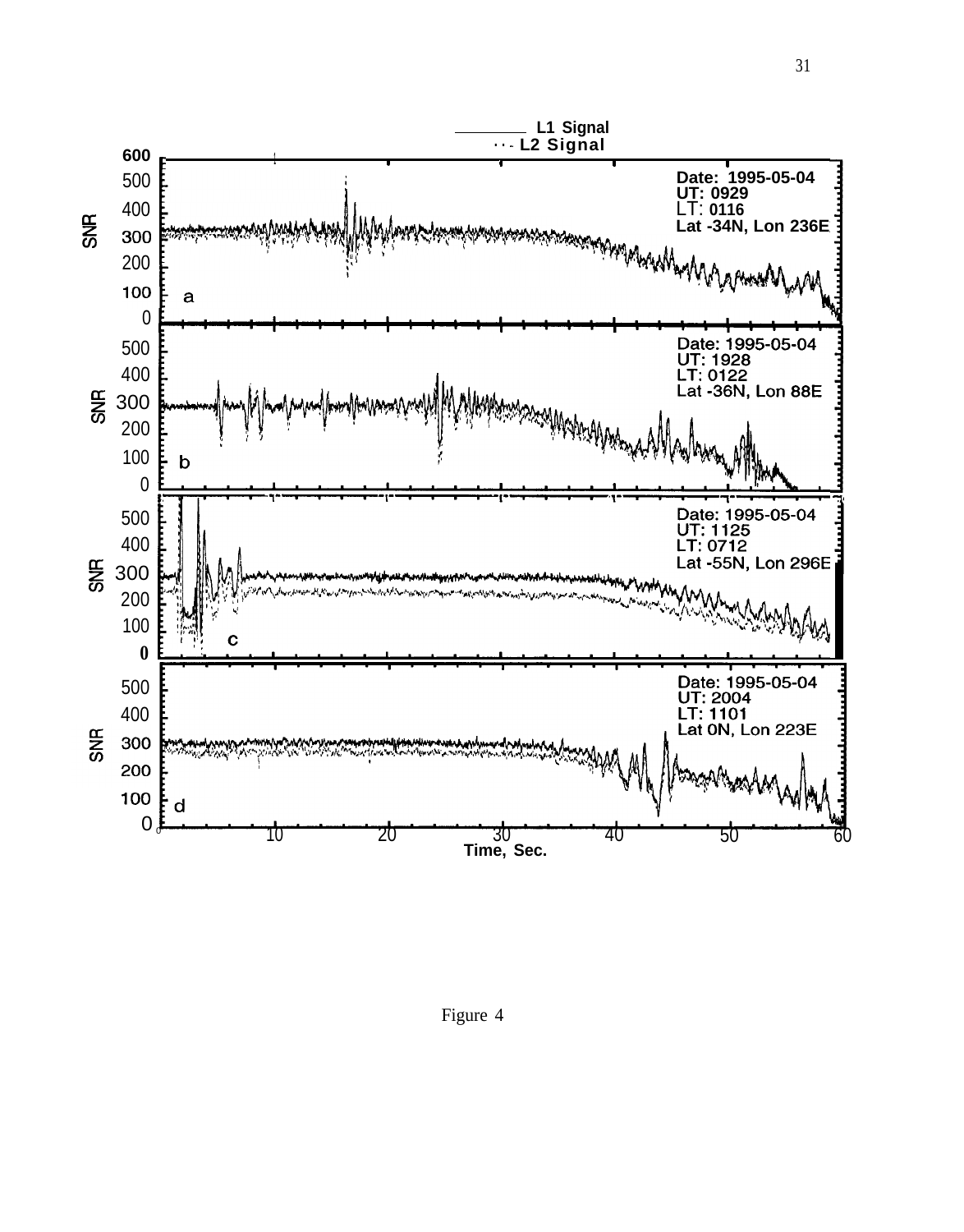

Figure 5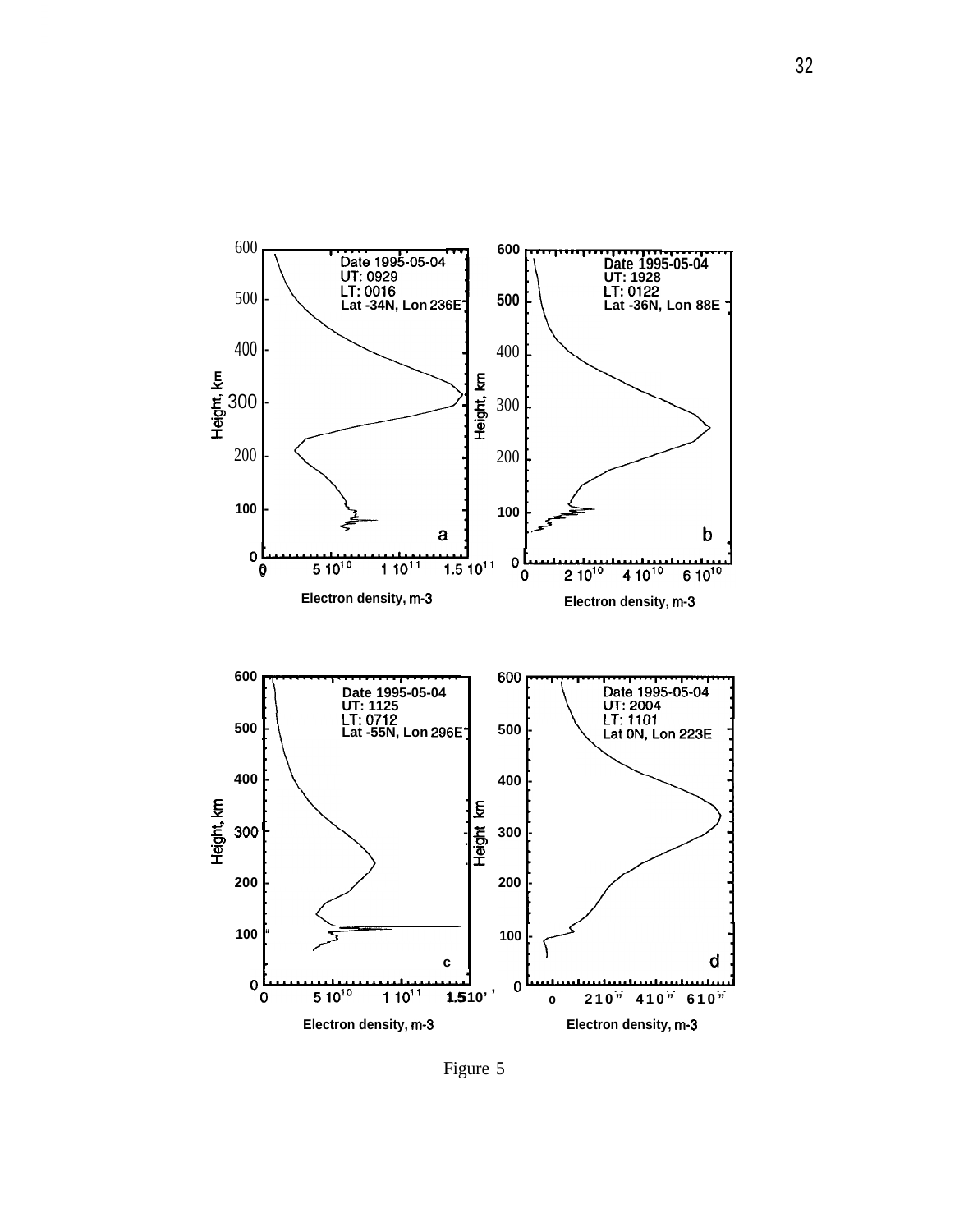







Figure 6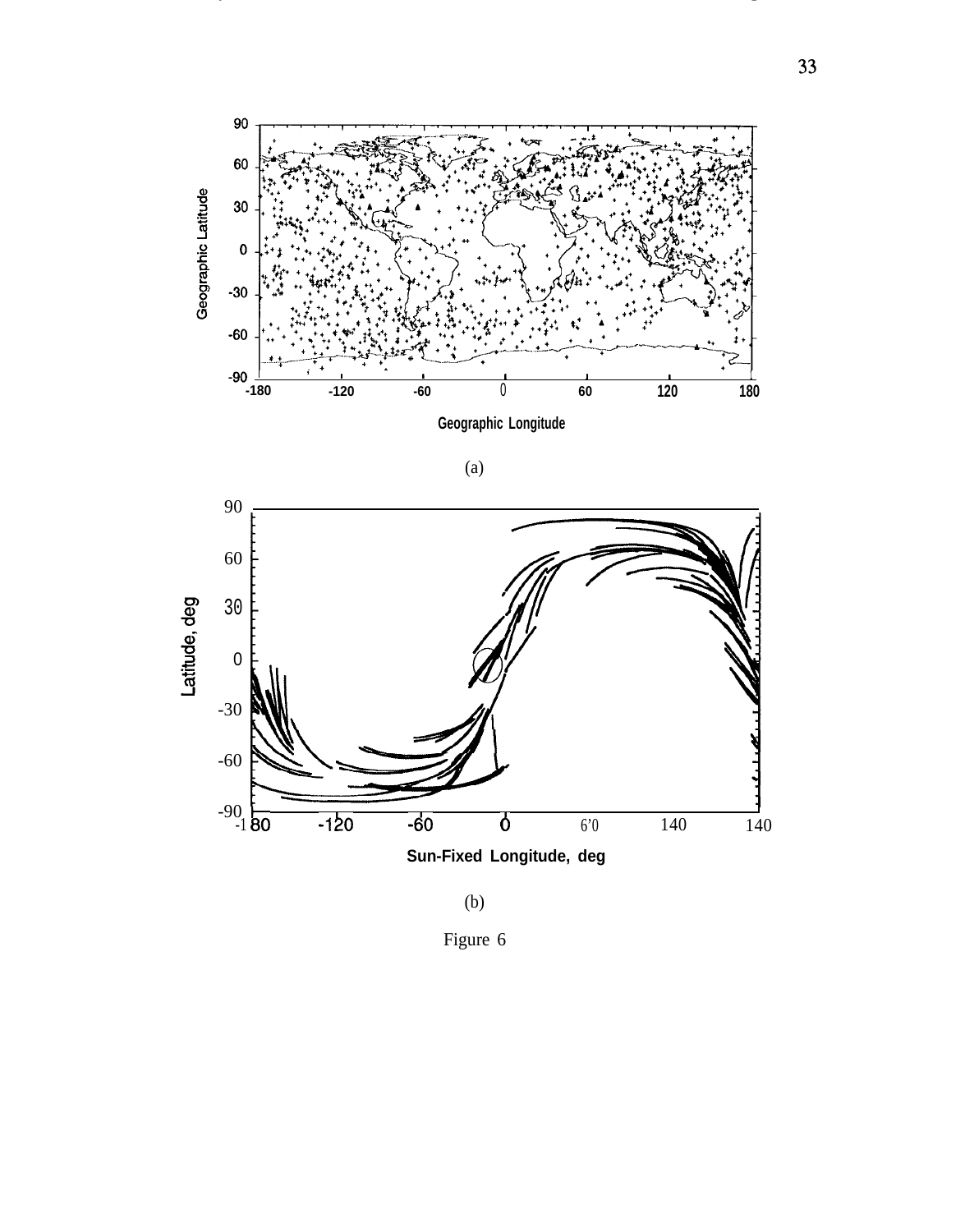# **ELECTRON DENSITY PROFILES FROM GPS/MET AND THE** PARAMETRIZED IONOSPHERIC MODEL

**OBTAINED FOR MAY 4, 1995 AT ABOUT THE SAME LATITUDE AND LOCAL TIME** 



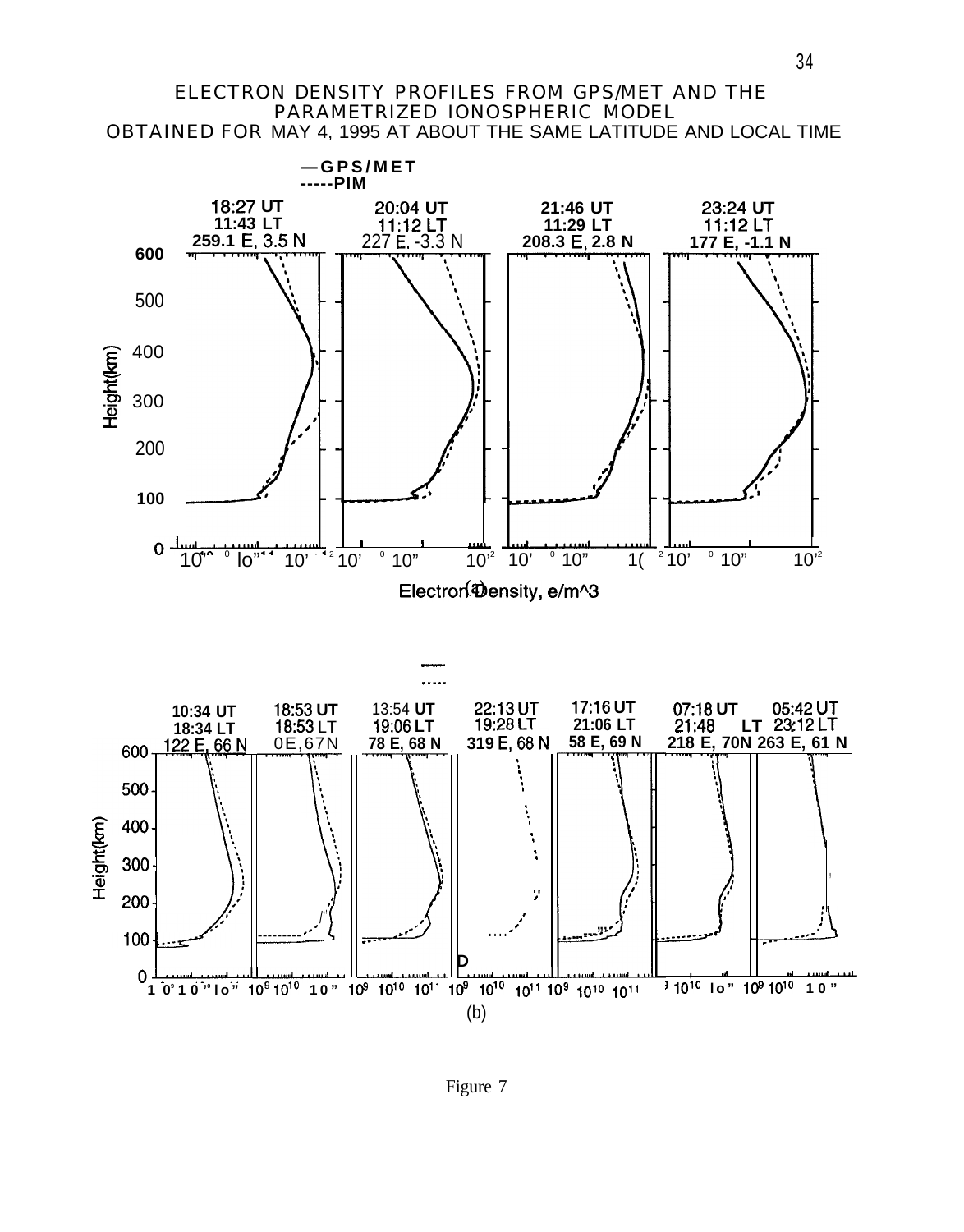





Figure 8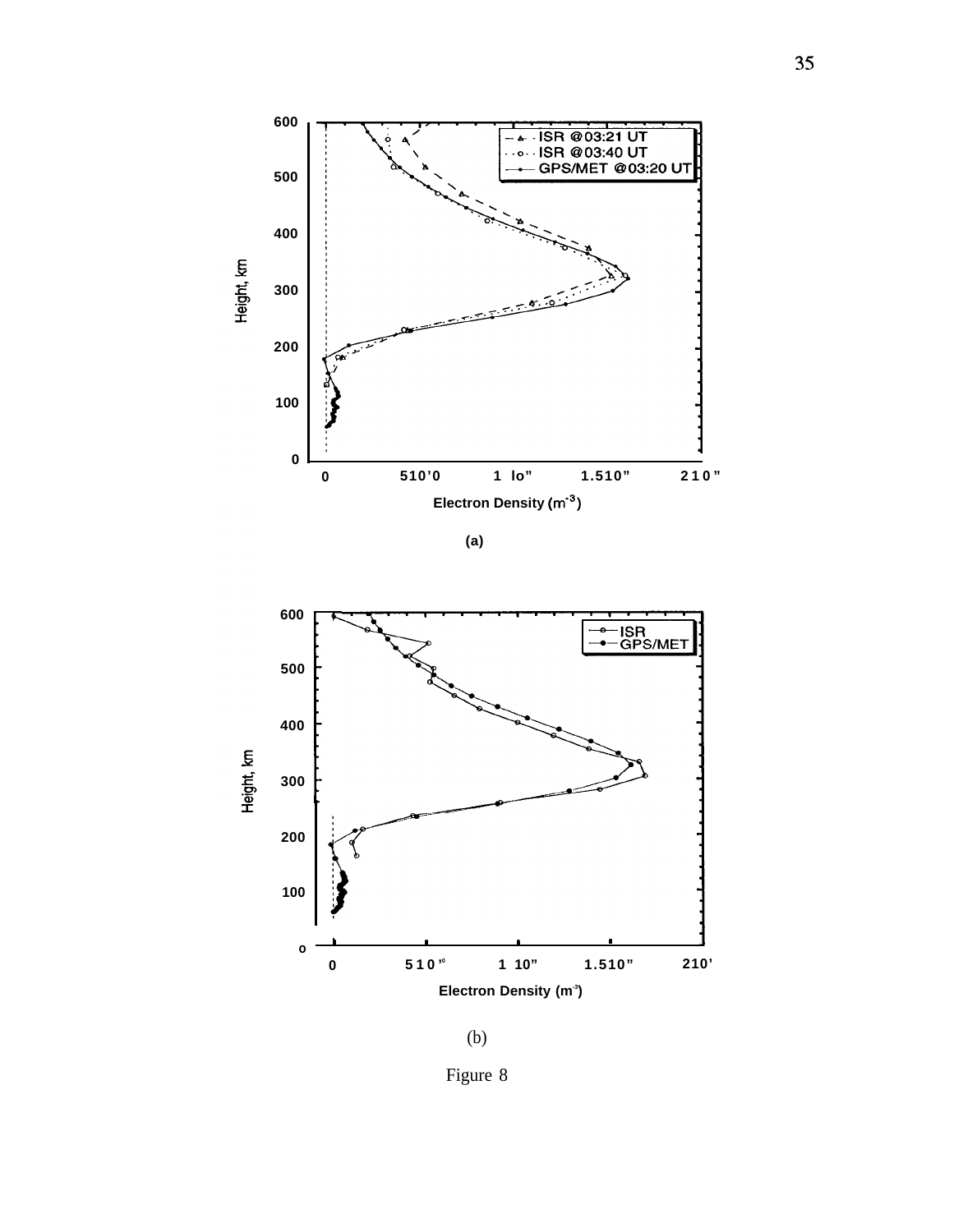

Fig. 9.a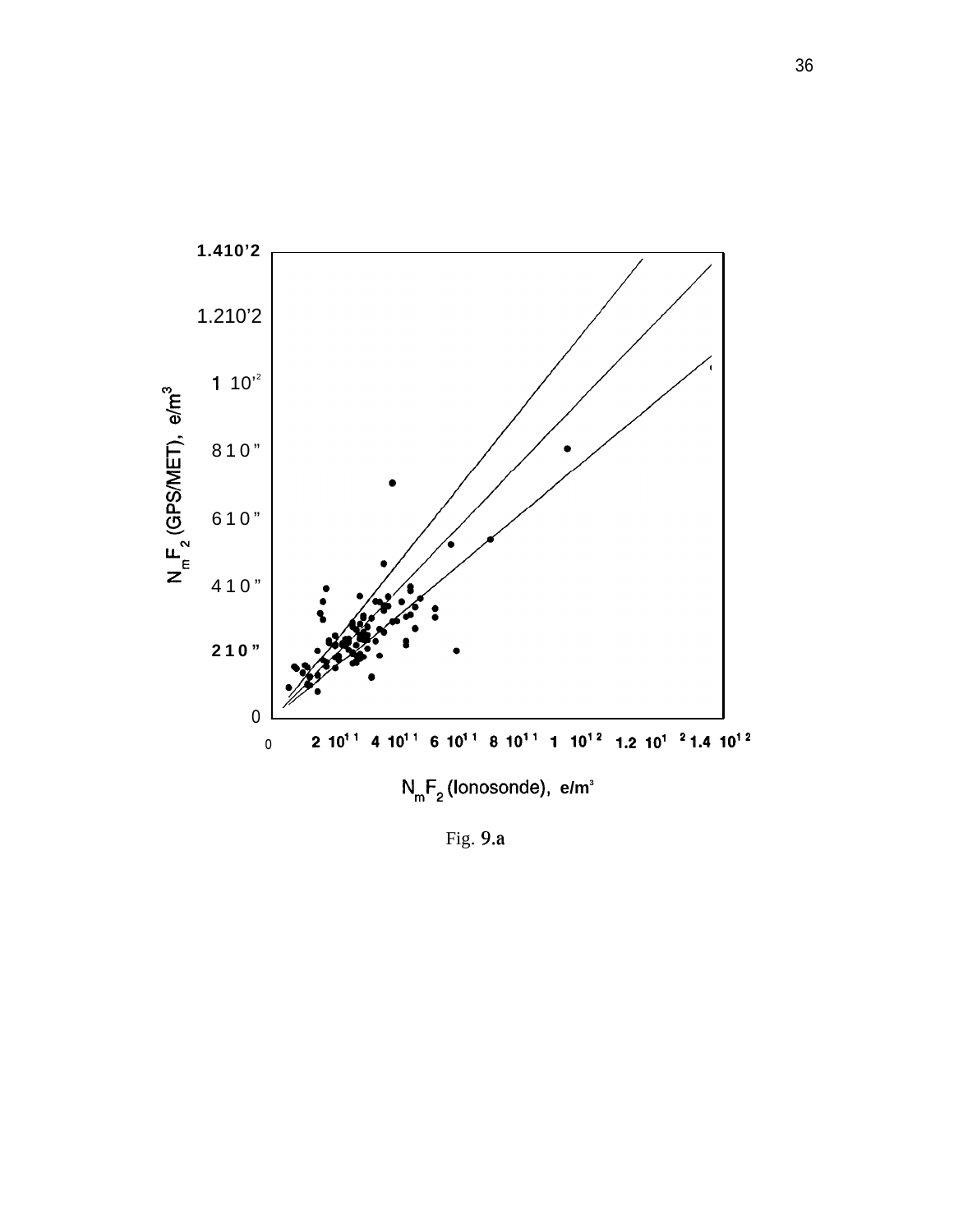

Fig. 9.b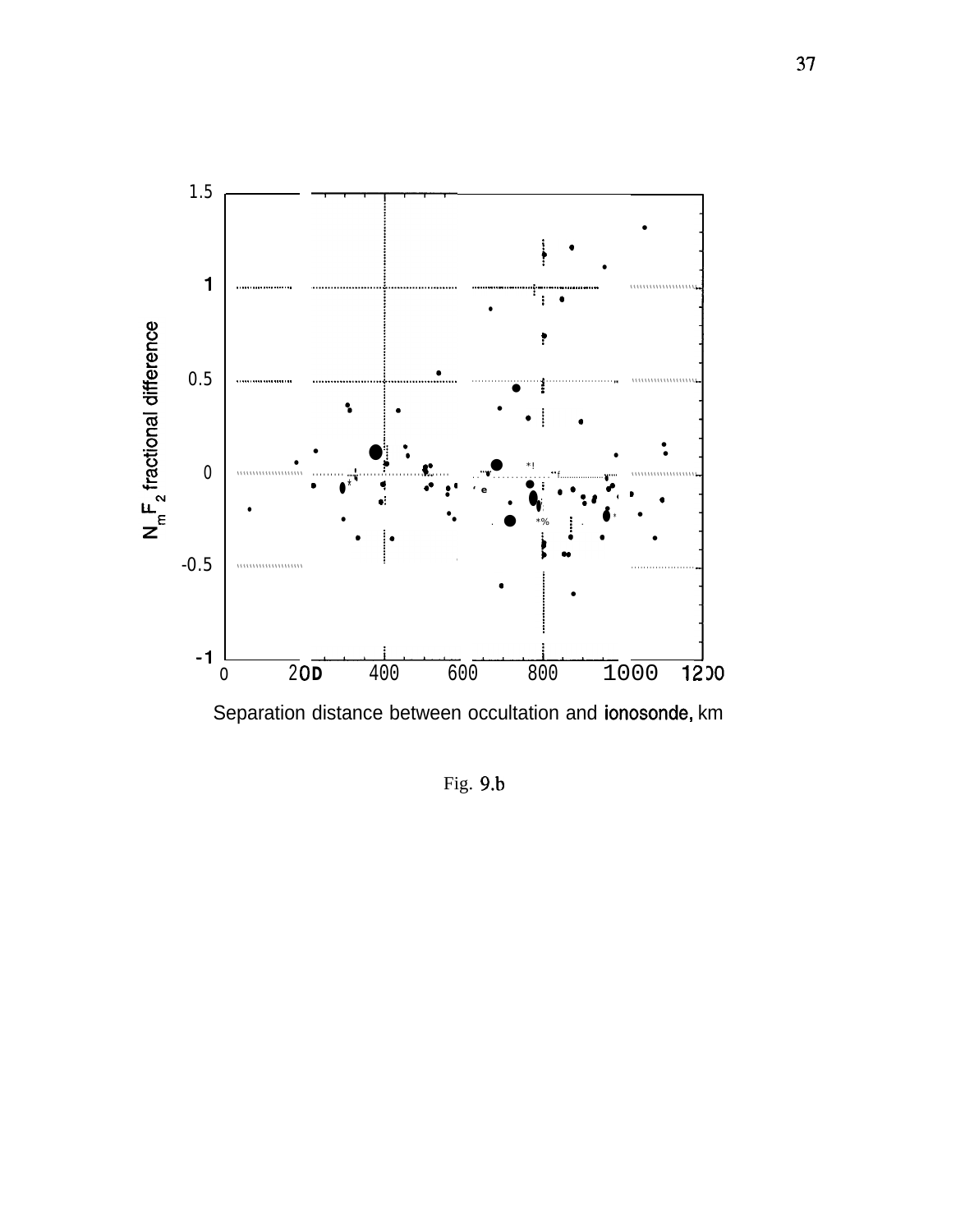

Fig. 10